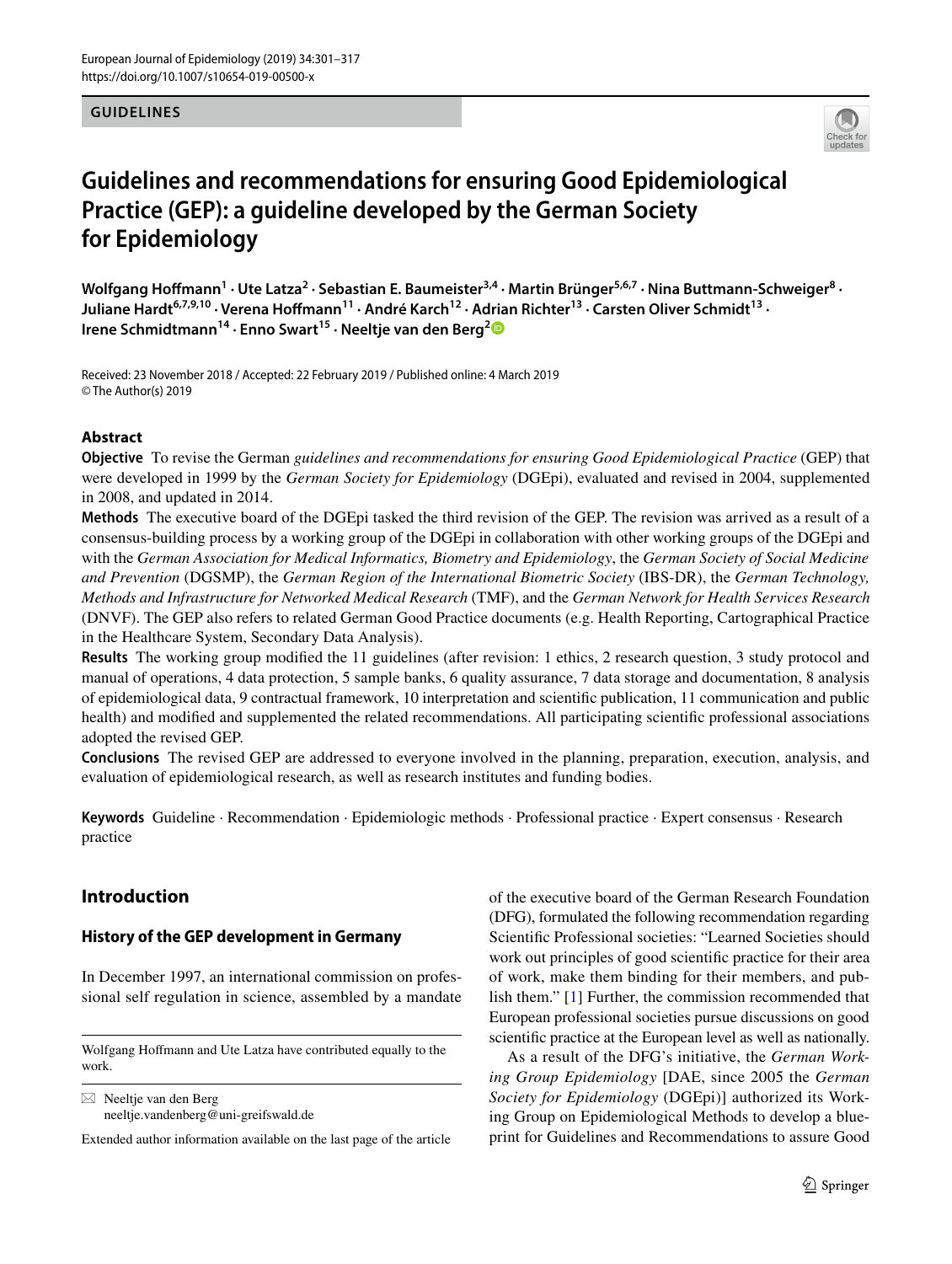Epidemiological Practice (GEP). A frst draft of these recommendations was openly discussed during a two-day workshop. The corrections and modifcations that arose from this discussion were approved by an editorial committee and presented to the boards of the DAE and its umbrella organizations, the *German Association for Medical Informatics, the Biometry and Epidemiology* (GMDS), the *German Society of Social Medicine and Prevention* (DGSMP), and *German Region of the International Biometric Society* (IBS-DR). In an extensive consensus-building process, the recommendations were adopted by all participating professional societies in February, 2000 [[2\]](#page-13-1).

The GEP were evaluated based on the responses to a postal questionnaire and subsequently revised in 2004 [\[3](#page-14-0)]. Based on a proposal of the working group Secondary data Analysis (AGENS) of the DGSMP, the GEP was supplemented in 2008 [[4\]](#page-14-1) with a short update in 2014. The GEP is well accepted in Germany by a great majority of epidemiologists, public and many private sponsors as well as evaluators, peer reviewers and editors of scientifc journals.

#### **Aim**

The GEP are addressed to everyone involved in the planning, preparation, execution, analysis, and evaluation of epidemiological research, as well as research institutes, and funding bodies. The GEP adopts international best practices for epidemiological research.

The revised GEP are intended to pursue discussions of good scientifc practice for epidemiological research at the national level as well as internationally. Like other internationally available good epidemiologic practice documents [[5–](#page-14-2)[9](#page-14-3)], they should help to eliminate scientifc fraud, to ensure value and transparency in research, and to promote trusting collaborations among scientists.

The guidelines, however, should not be as limiting or infexible as to restrain the freedom of scientifc research in epidemiology. Rather, the guidelines should defne the framework within which epidemiological research can be used to its fullest beneft, in all of its facets and relating to all of its areas of application.

It is quite possible that in special cases reasonable deviations from the guidelines can and sometimes even ought to be made. Such cases are capable of remaining consistent with Good Epidemiological Practice via explicit description of the nature of the deviation and its valid justifcation. Although many of the elements described here are already accepted as good scientifc practice in epidemiology, these guidelines will be particularly important with regard to the planning and execution of future studies.

It is important for all people involved in the practice of epidemiology to be aware of the main features of good scientifc practice and to implement them in daily practice. Serious cases of scientifc fraud threaten the value of science itself, as they erode the public's trust in science as well as the relationships of scientists among one another. Epidemiology, however, depends on both of these basic elements, which should therefore be safeguarded for the future by the guidelines and recommendations to assure the GEP presented here.

Comprehensiveness, usability, coverage of new developments, and acceptance of the GEP are monitored by the board of the DGEpi. Subsequent to the initial version of 1999, this has led to several new versions (see Sect. [1.1](#page-0-0)). In summer 2016 the executive board of the DGEpi decided to expand and update the GEP and tasked WH and UL with initiating a revision together with the working group on Epidemiological Methods, and the task force "Besser Forschen" (Improving Research) of the DGEpi. The main reasons for the this update were:

- After the last update in 2014, recommendations were made for specifc topics within epidemiology that should be incorporated in the next revision of the GEP  $[10-12]$  $[10-12]$ .
- A range of new developments and aspects has been included in epidemiologic research, e.g.:
	- new requirements on informed consent and privacy regulations
	- patient participation in research,
	- new study types and methods,
	- data sharing and open access.

# **Methods**

#### **Development of the GEP and revisions**

On 31 August 2016 an inaugural meeting of the ad hoc working group took place in Munich within the framework of the annual German conference of the DGEpi. For the revision consensus was reached on a series of key points:

- recommendations made in the meantime for specific topics within epidemiology should be incorporated in the revision [[10–](#page-14-4)[12\]](#page-14-5). The GEP remains the common basis of all specifcations. The existing ones and further specifcations produced in the future supplement the guidelines of the GEP by making them more concrete and precise for specifc areas of research. During the update process further guidelines, recommendations and portals, e.g. to data protection and data quality, reporting and evaluation standards, reuse of data, open access, were researched by the working group and referenced [\[13](#page-14-6)[–19](#page-14-7)].
- In view of current developments the following new aspects, among others, were addressed: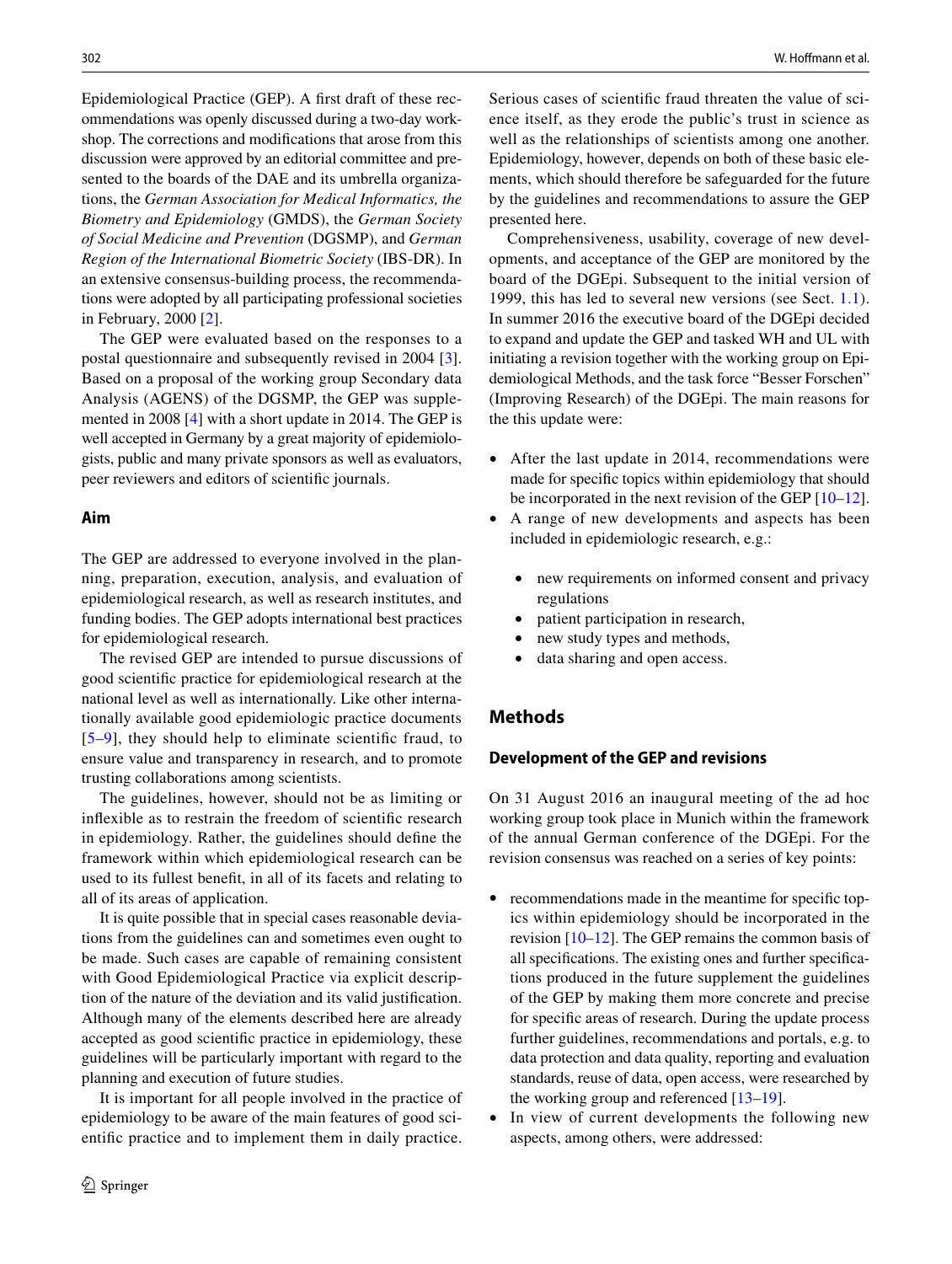- explicit reference to requirements in terms of informed consent, privacy and pseudonymisation,
- involvement of patients or study participants in the selection of research topics, questions, study designs, in particular when there are interventions,
- new study types and methods,
- specific quality aspects of big data analyses, and
- data sharing and open access.

The working group edited recommendations for the revised GEP during 2017. This work formed the basis for a second consensus meeting in September 2017 at the German conference of the DGEpi. The editorial committee (WH, UL, NB) edited a draft version based on this input which was further commented upon by the working group, the executive board of the DGEpi and the spokesmen and -women of all working groups of the DGEpi. The corrections and modifcations were applied by the editorial committee, and reviewed by the working group.

A second draft version with an invitation for minor comments was sent to the boards of the collaborating scientifc organisations. Based on their comments, the editorial committee revised the document, and adopted the suggestions if possible. In case of plausible, however major comments that would have needed further discussion within the working group and new consensus (e.g. the comment that recommendation 3.3 lacks an explanatory text, suggestions for major cutbacks, addition of aspects of authorship in recommendation 9.1, and budget issues in guideline 3), the editing committee searched to reach an agreement with the respective contact person of the board. All participating professional associations adopted the revised GEP. This updated version was adopted in September 2018 by the board of the DGEpi. The fnal version is online available on the DGEpi Website since October 17, 2018 [\[20](#page-14-8)].

# **Results: guidelines and recommendations**

#### **Guideline 1 (ethics)**

Epidemiological investigations must be conducted consistent with ethical principles and respect human dignity and human rights.

The ethical principles are derived from universal human and civil rights as well as the rights of patients, probands, and researchers [[21](#page-14-9), [22](#page-14-10)]. These ethical principles are to be applied in epidemiological research even when there is no explicit legal requirement to do so.

*Recommendation 1.1* The opinion of an ethics committee should be obtained before an epidemiological study is conducted.

The basis for the evaluation is set out in the "Checkliste zur ethischen Begutachtung epidemiologischer Studien" (Checklist for the ethical evaluation of epidemiological studies) (German Working Group Epidemiology (DAE), draft 1999) [[3,](#page-14-0) [23\]](#page-14-11).

*Recommendation 1.2* The basis of every epidemiological study is respect for the autonomy of study participants and the avoidance of unreasonable risks.

As a rule this involves documentation of informed consent.

The information provided should always contain the offer to delete the stored research data at any time, provided that they have not undergone a complete anonymisation.

*Recommendation 1.3* Whenever possible, representatives of the afected populations should be involved in deciding on the research questions, defning the study endpoints and choosing the instruments.

This can occur, for instance, in the form of practice advisory boards or qualitative procedures (e.g. group discussions). In the case of suitable studies non-scientists can be involved in the selection of research topics, planning and implementation (citizen science).

#### **Guideline 2 (research question)**

The planning of every epidemiological study requires explicit and operationalisable questions, which should be formulated specifcally and precisely. The selection of the population groups to be studied must be justifed in view of the research question.

The research question is the indispensable starting point for the assessment of the potential benefts of an epidemiological study. It must be apparent from the research question whether and to what extent an investigation serves medical or scientifc, preventive, healthcare policy-related, sociopolitical or other societal interests.

The explicit formulation of the research question is an essential prerequisite for the planning and evaluation of the study design and the data collection instruments, but also the timeframe and budget of the planned investigation. It is the operationalisation of the research question which enables the development and utilisation of suitable design elements for an epidemiological study in the frst place (selection of the study team, data collection instruments, estimation of the sample size to achieve the necessary precision).

The clarifcation and specifcation of the research question is a prerequisite for taking advantage of and evaluating the existing scientifc evidence prior to a study. It helps to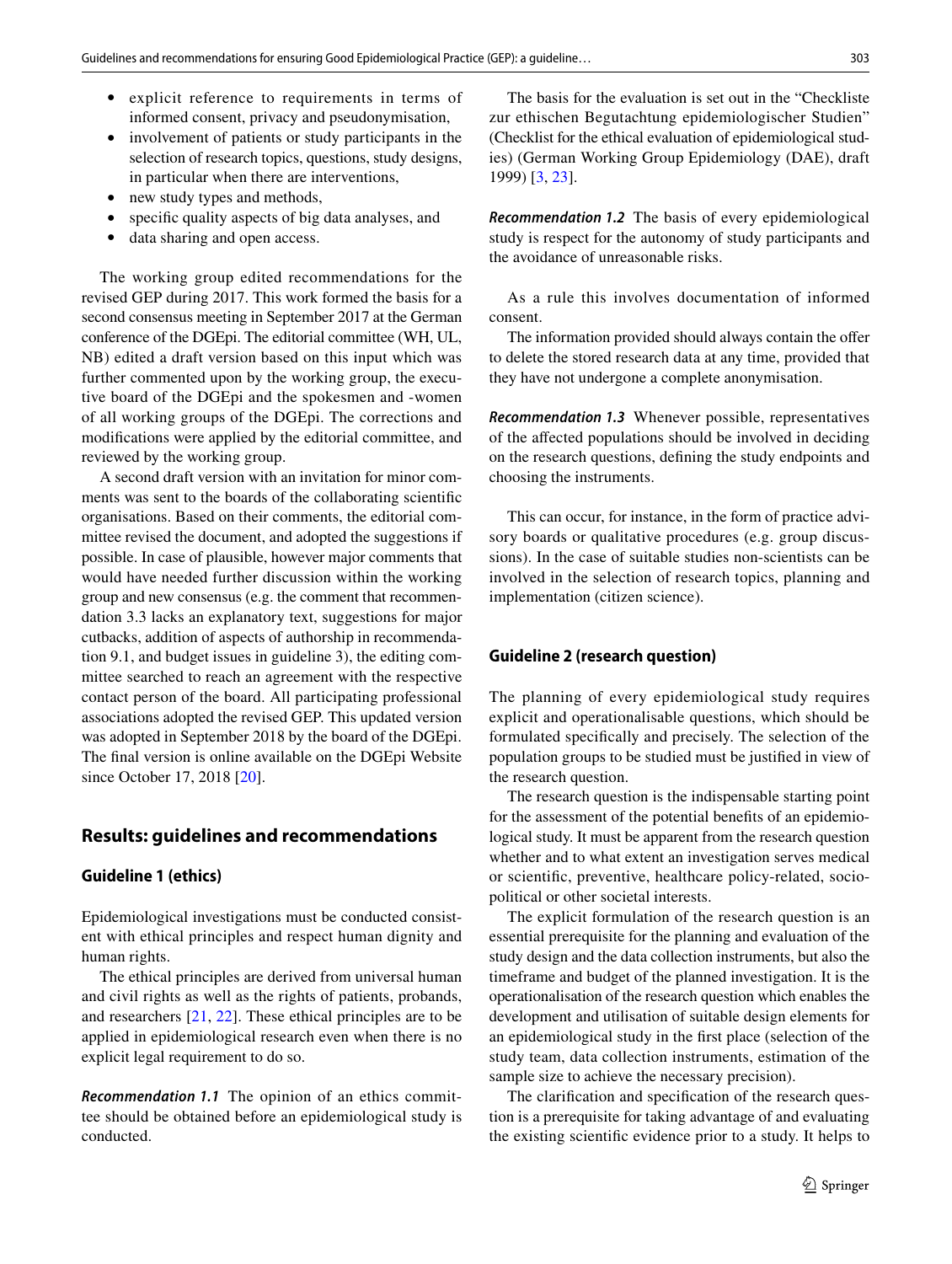avoid obsolete hypotheses and unintended duplications of investigations.

*Recommendation 2.1* In the description of the research question a distinction must be made between primary questions, for which the study was statistically optimised, and secondary questions.

*Recommendation 2.2* If hypotheses are tested with a confrmatory study, these must be formulated (a priori) during the study design phase.

The use of confrmatory statistical methods requires the (a priori) formulation of the hypotheses to be tested. This must already occur in the design phase, in any case before data collection begins. The basis for these hypotheses is a research question which is operationalisable, quantifable and testable.

*Recommendation 2.3* If data analysis goes beyond the original, primary purpose (secondary data [\[10](#page-14-4)]) or the primary reason for data collection, this is to be indicated in the methodology.

Transparency about the primary purpose, the data collection rules and analysis procedures must be created. When pre-existing data are used the original collection context and purpose must always be named and taken into account. The restrictions which result from the characteristics of secondary data are to be taken into consideration in the interpretation of the results.

*Recommendation 2.4* The use of research methods without pre-defned hypotheses can be justifed.

The availability of *big data*, including mass data (e.g. *OMICS data, sensor data, image data*) can limit the use of conventional statistical methods [[24,](#page-14-12) [25\]](#page-14-13). In this case it can be justifed to make use of modern data science methods that do not pre-specify hypotheses. The limitations of the study design, the data source and the analysis method must be named when presenting the results.

A lack of coding standards or an unstructured and/or incomplete form of data collection can potentially distort the results. With regard to the method applied, it must be stated how, for example, confounding by indication, sampling bias, selection bias, ascertainment bias and overestimation of efects are handled and how the results can be interpreted in comparison with conventional statistical methods [[26,](#page-14-14) [27](#page-14-15)]. An example is results from machine learning algorithms, for which a validation using external data is recommended.

The basis of an epidemiological study is a detailed and binding study protocol, in which the study characteristics are set out in writing.

The creation of a study protocol/study plan before the commencement of a study is a fundamental methodological requirement for the quality of the study. The study protocol is a compilation of the most important information necessary to apply for grants and for assessment of a study as a research project and its conduct.

The following should be components of the study protocol:

- research question, working hypotheses where applicable
- study type
- target population, source population and study population
- scope of the study (number of subjects, in the case of cohort studies also the observation period) and the rationale behind it
- procedure for the selection and recruitment of the study participants
- definition of and measurement and data collection procedures for
	- the target variables (endpoints)
	- exposures or risk factors
	- potential confounders, efect modifers and mediators
	- stratifcation variables (e.g. for subgroup analyses)
- measures to reduce bias
- naming of all data sources
- concept for data collection and storage
- data management
- analysis strategy including the statistical models
- quality assurance measures
- handling of clinical/incidental findings
- measures to ensure data protection and adherence to ethical principles
- timetable with a defnition of the responsibilities.
- the responsibilities for and process of issuing amendments as well as their evaluation, enactment, and imple-mentation.<sup>[1](#page-3-0)</sup>

Existing recommendations for the design and analysis of observational studies [[28](#page-14-16)] and aspects of study and reporting quality in accordance with the respective current reporting

<span id="page-3-0"></span><sup>&</sup>lt;sup>1</sup> This point was added as a consequence of the peer-reviewing process of the English version of the GEP.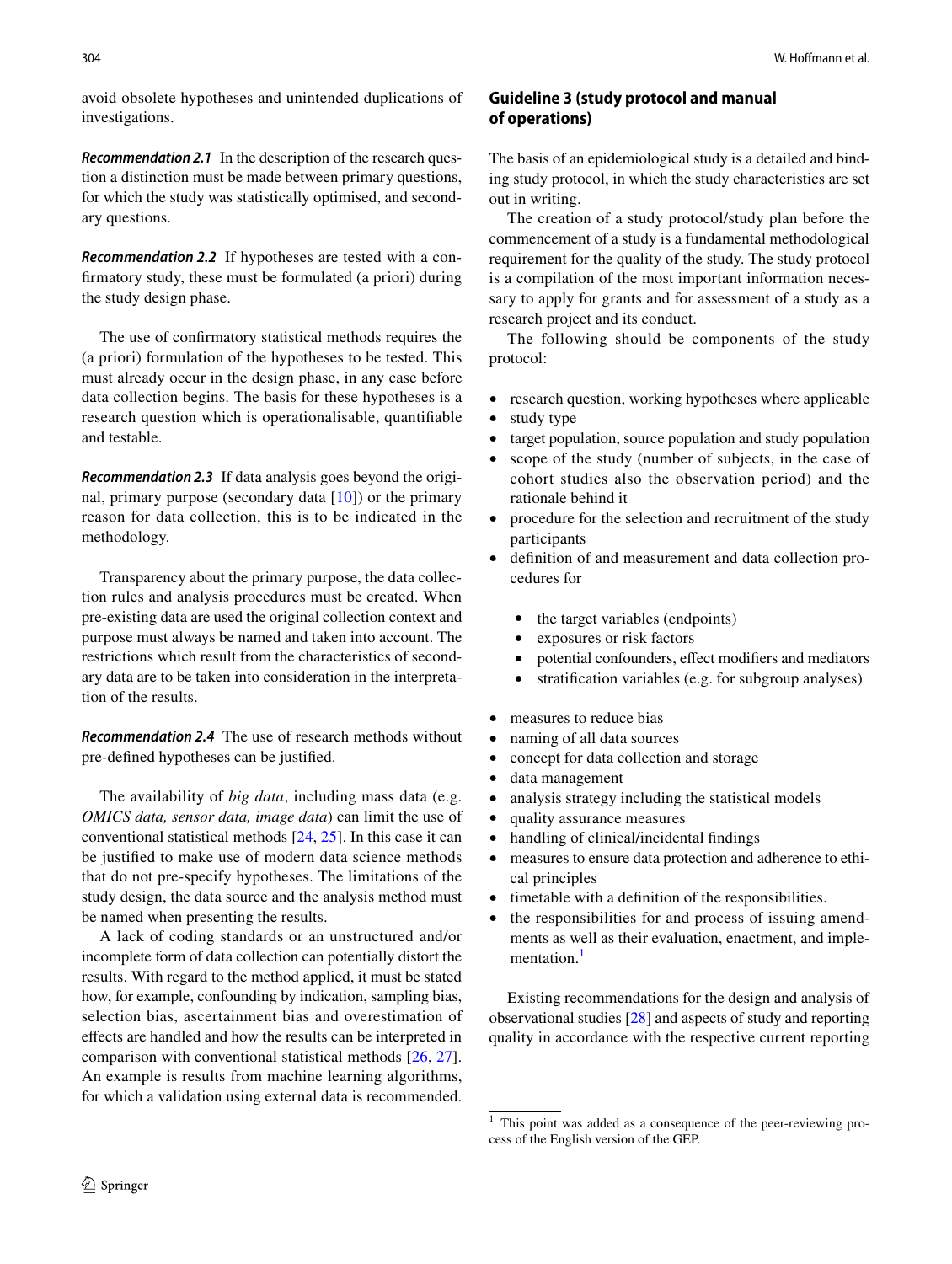*Recommendation 3.1* The study type should be described and its selection adequately justifed.

The choice of the study design depends on the methodological considerations which arise from the research question, the freqency of the diseases in question and the infuencing factors which are of interest, the scaling of the target variables, strategies to avoid bias, and the available resources (accessibility of data sources, study participants and cohorts, expenditure, duration). Published studies with a comparable objective are also important.

Epidemiological study types encompass all study designs which are suitable for the purpose of answering epidemiological research questions. The terminology is diverse and not always uniform. These include, alongside the classical observational studies (cohort, case–control and cross-sectional studies), diagnostic studies, other descriptive representations of prevalence or incidence (e.g. surveillance or register studies, monitoring), ecological studies (correlation studies or studies with aggregated data) as well as mixed or modern study designs (e.g. case-cohort, case-crossover or case-only studies). Epidemiological intervention studies, by contrast with clinical studies, are oriented more towards primarily healthy populations in various settings or groups. Apart from experimental studies with randomisation (e.g. cluster randomised studies), interventions without random allocation (e.g. pragmatic studies or before/after studies) are possible. It is possible to complement epidemiological studies by means of a combination with qualitative methods (mixed methods approach). Various forms of reviews and meta-analyses which include epidemiological primary studies, add, as secondary research, to the spectrum of epidemiological study types [[30–](#page-14-19)[32\]](#page-14-20).

*Recommendation 3.2* The source population and the procedure for selection of the study participants should be described and adequately justifed.

Both, the external validity (generalisability) and in certain cases also the internal validity of the study results depend to a great extent on the choice of the source population and the procedure used to select the study participants. Diferences in the incidence of the diseases to be investigated or infuencing factors such as the availability or the comparability of the information gathered often make it necessary to limit the source population to particular subpopulations. Both inclusion and exclusion criteria should be defned a priori and adequately justifed. For example, the study design and methodology should ensure that the gender- and age specifc aspects can be adequately adressed. In the case of topics and questions which pertain to all genders and/or all age groups, a justifcation is required if only a specifc gender and/or age group is included.

*Recommendation 3.3* The selection of the study participants must ensure that the prerequisites for the statistical method to be used are met.

*Recommendation 3.4* In the planning stage of epidemiological studies possible distortions of the results (bias) should be counteracted.

When planning a study, measures should already be taken to prevent bias, which can arise through selection, measurement errors and confounding etc. These measures can include, for example, a reduction in the variability of confounders through a limitation of the random sample selection or the collection of information, which is necessary, for instance, for the control of confounding factors. In order to estimate the effect of bias on the results of the study additional data collections should be planned, for example to check the validity of measurement procedures, as well as validation and calibration. Sensitivity analyses should be conducted to examine possible bias.

*Recommendation 3.5* The concept for minimisation and control of potential selection bias due to non-response should be documented in the study protocol.

Such a concept includes participant-related documentation of the reasons for non-participation or the later exclusion from the study. In the course of the study an attempt should be made to also obtain basic information from the non-participants. The goal of the collection is to predict the direction and extent of a possible non-response bias. For the documentation the various categories of non-participation must be defned in advance and continually recorded. For a detailed response analysis both successful and unsuccessful contact attempts should be documented according to type, content and timing.

In order to evaluate possible non-response bias and compare studies, at least the following categories should be included in the report of the results of an epidemiological study:

The number of subjects:

- who provided complete data
- who provided partially complete data
- who refused to participate
- who were too sick to take part
- who were not eligible according to the study protocol, in other words who did not fulfl the inclusion criteria and/ or met the exclusion criteria

 $\mathcal{D}$  Springer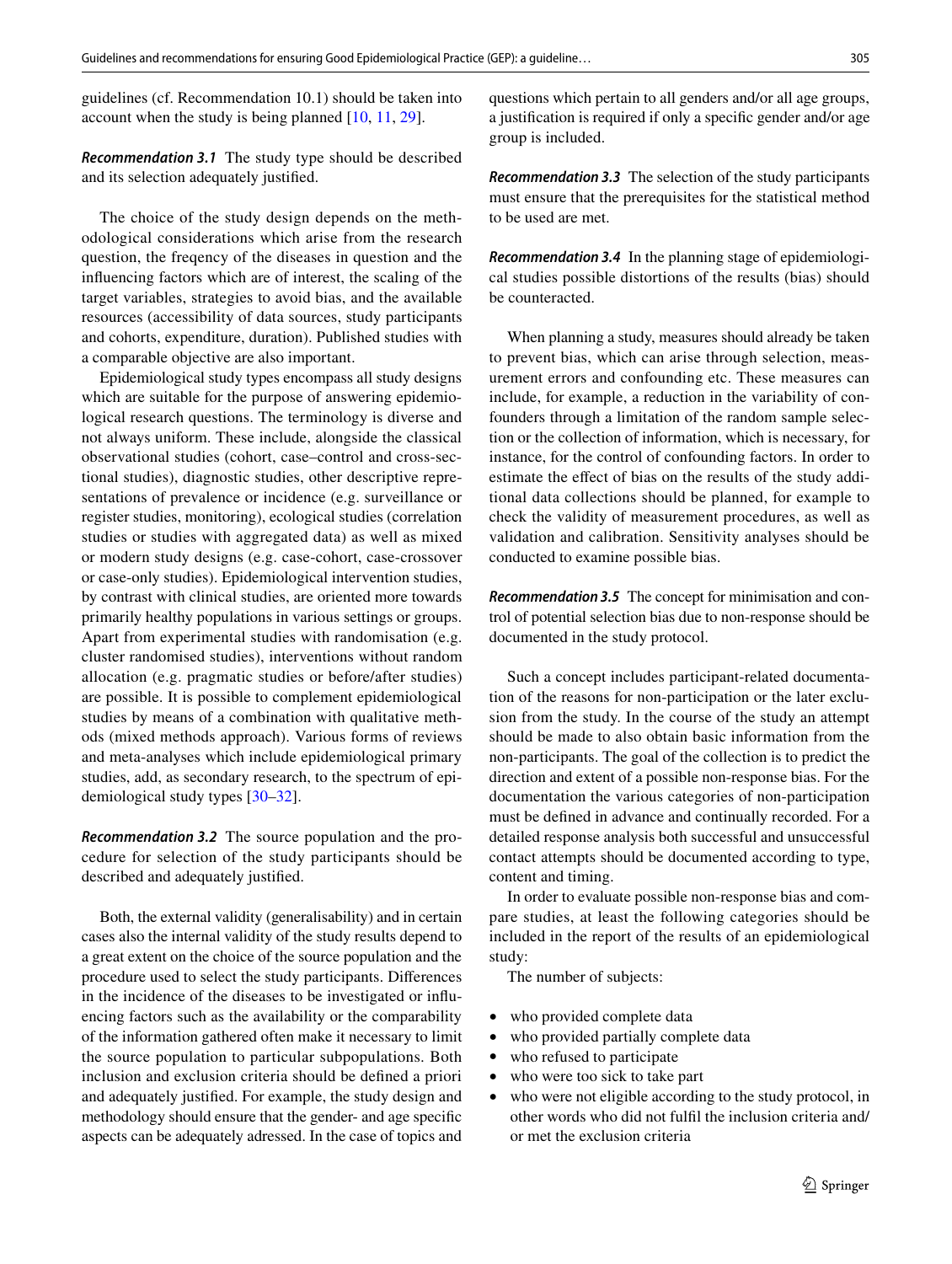• who could not be reached (those who moved to a new address and the deceased are to be recorded separately).

To avoid selection effects a stratified analysis of the response is necessary, for example according to gender and age. For cohort studies the reasons for the premature withdrawal from the study are to be recorded and reported.

*Recommendation 3.6* All variables of interest should be precisely defned and operationalised according to existing standards whenever possible. Measurement and data collection instruments which are as valid and reliable as possible are to be employed. If they exist standard terms should be used [\[33](#page-15-0)].

In addition to the qualitative description, information should also be provided, in particular for exposures, about the quantity and the timing. Diseases or causes of death should be defned and coded using internationally recognised diagnostic standards. In addition, for classifcations of diagnoses, medical services, degrees of severity etc. internationally recognised codes should be used (e.g. ICD, TNM, NYHA classifcation etc.).

The measurement properties, including validity and reliability, of the instruments used should be presented (e.g. according to sex, age). Where possible, standardised and validated instruments are to be used [[34](#page-15-1)]. The choice of the measurement and data collection instruments used should be justifed.

*Recommendation 3.7* All the data sources used are to be named in the study protocol.

All the data sources from which information on the study populations is obtained should always be described (hospital discharge diagnoses, death certifcates, surveys of the subjects, workplace accounts from occupational medicine sites, geographical data etc.).

*Recommendation 3.8* In the study protocol a justifcation and quantitative assessment of the appropriate sample size is to be given.

The assessment of the scope of the study serves not only to put a fgure on the estimated expenditure of resources (costs, working hours etc.) for the answering of the epidemiological question. Beyond that, it should also be shown that an appropriate, and in a certain sense also optimal, relationship exists between the resource cost and beneft (in terms of the anticipated accuracy of the results using the chosen method of statistical analysis).

The assumptions which are the basis for this assessment, for instance with regard to the expected efect size, the prevalence and incidence of the endpoints of interest, the level of signifcance and statistical power, the value above which an effect size is relevant etc., should be explicitly stated.

*Recommendation 3.9* For the analysis phase of the study sufficient time and human and technical resources must be included in the study protocol.

Proper analysis of the data in epidemiological studies is only possible if sufficient time, suitably qualified staff and technical equipment is available [[35](#page-15-2)].

*Recommendation 3.10* In addition to the study protocol all organisational stipulations with regard to the preparation and implementation of the study, including the data collection instruments, should be documented in a manual of operations.

For epidemiological studies a manual of operations should be drawn up with all the standard operating procedures (SOPs) specifed for the study. Here, in addition to the data collection instruments used, organisational requirements with regard to the timetable and procedure, allocation of staf, methods to be used for contacting and recruiting the study participants, technical procedures (e.g. laboratory tests) should be formulated in advance. Furthermore, the preparatory steps like interviewer training, the organisational measures for quality assurance and quality control, and the ongoing evaluation during the process should also be described in SOPs.

*Recommendation 3.11* The study design and study protocol should be registered and where possible published.

The study design and protocol should preferably be disclosed prior to the commencement of the study in order to increase the transparency of the research project and to reduce the publication bias.

#### **Guideline 4 (data protection)**

When planning and conducting epidemiological studies attention should be paid to ensuring compliance with the applicable data protection rules and the safeguarding of informational self-determination.

All persons who handle personal data within the framework of a research project must be informed about the contents and reach of the relevant legal provisions as well as the associated possibilities. In research with personal data it is necessary to take into account the right of the individual to informational self-determination, but also the right to freedom of science and research and the knowledge gained,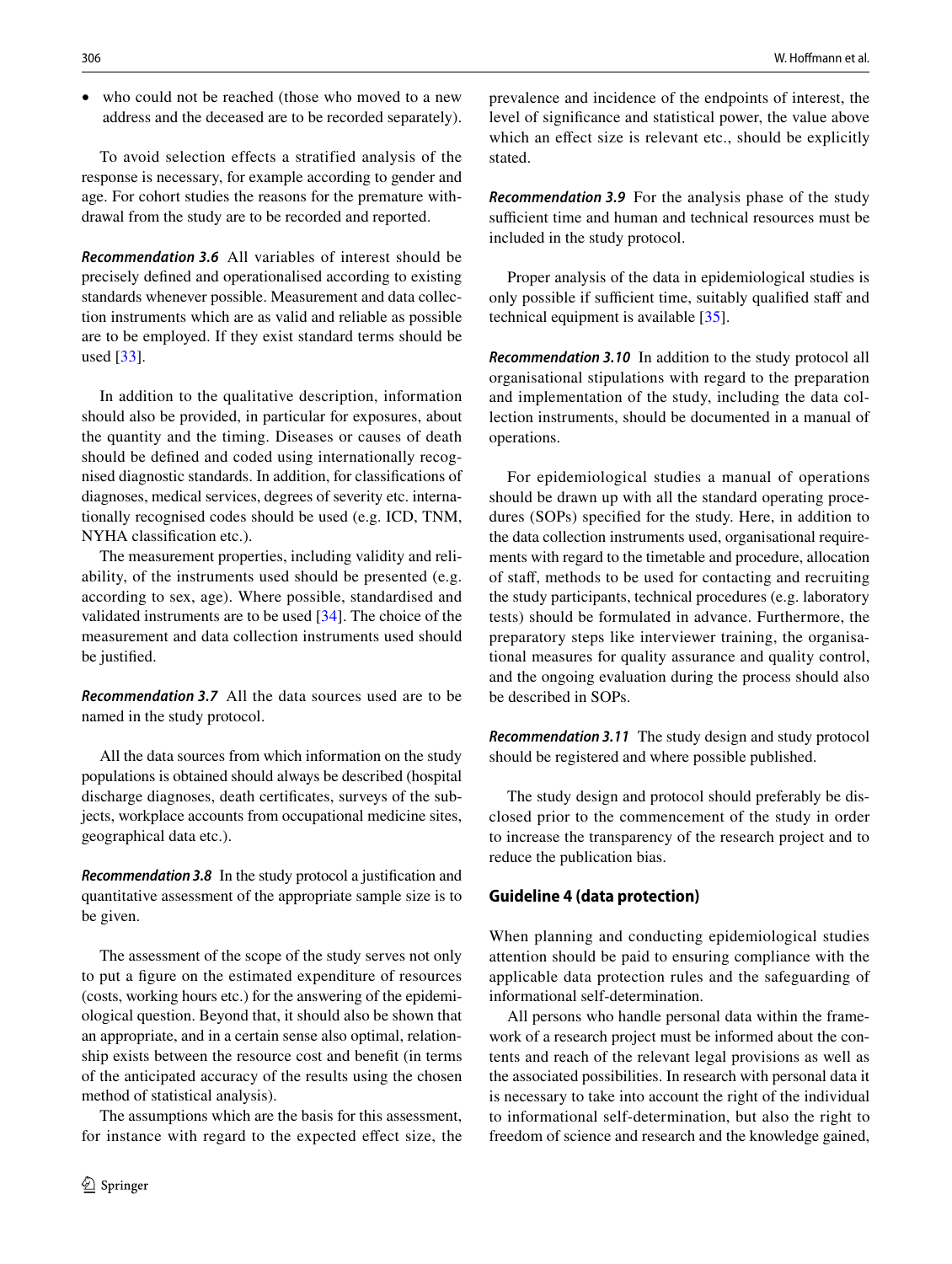which benefts society at large. Those active in epidemiology should consequently and actively emphasize the interests of the research community and work towards improvements in the data protection regulations with regard to the use of personal data for scientifc purposes.

The storage, evaluation, transmission and publication of anonymised data are not subject to any restrictions associated with data protection except that they are to exclusively be used for scientifc research and possibly the obligation to delete the data once the goal of the research has been achieved [\[36](#page-15-3), [37](#page-15-4)].

The EU General Data Protection Regulation (2016/679) defnes personal data as any information, which is related to an identifed or an identifable natural person. As a rule, these are to be pseudonymised in epidemiological studies [\[38\]](#page-15-5).

*Recommendation 4.1* All persons who handle personal data within the framework of a research project must be informed about the contents and reach of the relevant legal provisions and the associated possibilities and confrm this in writing.

*Recommendation 4.2* Personally identifying data and research data must be stored separately.

The protection of personally identifying data (name, birthday, place of residence) is of particular importance. This can be achieved for example by implementing independent networks or network zones as well as by the strict division of people with access rights to personally identifying data and those with access to research data. In the case of suitable studies an independent trust centre for personally identifying data can be employed [[39\]](#page-15-6).

**Recommendation 4.3** Efforts should be made to achieve a diferentiated management of patient identifers (PID).

For the data collection phase and also the later use of the data, usage of diferent PIDs is recommended. In the case of complex studies making use of data sources from various organisations the usage of source-specifc PIDs is still advisable.

The use of diferent PIDs makes it easier to maintain high data protection standards because it becomes more difficult to unintentionally link separate datasets.

#### **Guideline 5 (sample banks)**

In many epidemiological studies it is necessary or useful to set up a biological sample bank. For the current and the intended future use of the samples it is a requirement that the consent of all subjects is documented.

In many epidemiological studies it is necessary or useful to set up banks of biological samples (e.g. serum, whole blood, other bodily fuids and biological tissue). Even when analyses of the samples are carried out immediately during the course of the study, a simultaneous analysis of all samples upon completion of subject recruitment is often necessary in order to ensure uniform laboratory procedures while maintaining the highest possible quality standards. Since the recruitment of the test subjects takes place over a longer period of time in most epidemiological studies, the collection of biological samples thus almost always involves setting up a sample bank, at least for the duration of the study.

Furthermore, in many cases it makes sense to store biological samples in sample banks beyond the duration of the study. This makes it possible, among other things, to test the reproducibility of the results if there are doubts as to the validity of the laboratory analyses. This also enables more reliable or more diferentiated analyses of the primary research questions of the study to be conducted later using laboratory techniques which have been further developed and improved in the meantime, and also enables the analysis of additional markers that have since been identifed, which can be of signifcance as potential risk factors in their own right and also as potential efect modifers, efect mediators or confounders. The necessity to safeguard the long-term preservation and accessibility of biological samples and the possibility of later testing arises in particular for prospective long-term cohort studies, the evaluation of which occurs, in many cases, decades after the collection of the biological samples.

At the same time, it must be ensured that the subjects are fully informed about the storage and the current and planned future use of the biological samples, and that procedures are established for the deletion or destruction of an individual biological sample. The procedures for a possible communication of the results of laboratory analyses to the subjects, as well as for guaranteeing the confdentiality of the results, are to be clearly regulated. This concerns in particular the determination of parameters with high individual signifcance for disease risks, diagnosis, prophylaxis and treatment, e.g. certain genetic analyses [[39,](#page-15-6) [40\]](#page-15-7).

*Recommendation 5.1* The institution and people who are responsible for running the sample bank should be made known to the study participants. At the same time, the type and quantity of the biological material collected should be described along with the storage method, location and duration. The subjects are to be informed about the ownership status of the material taken.

Conficts of interest, such as within the framework of commercial co-operations, must be stated. The informed consent should always contain the offer to terminate the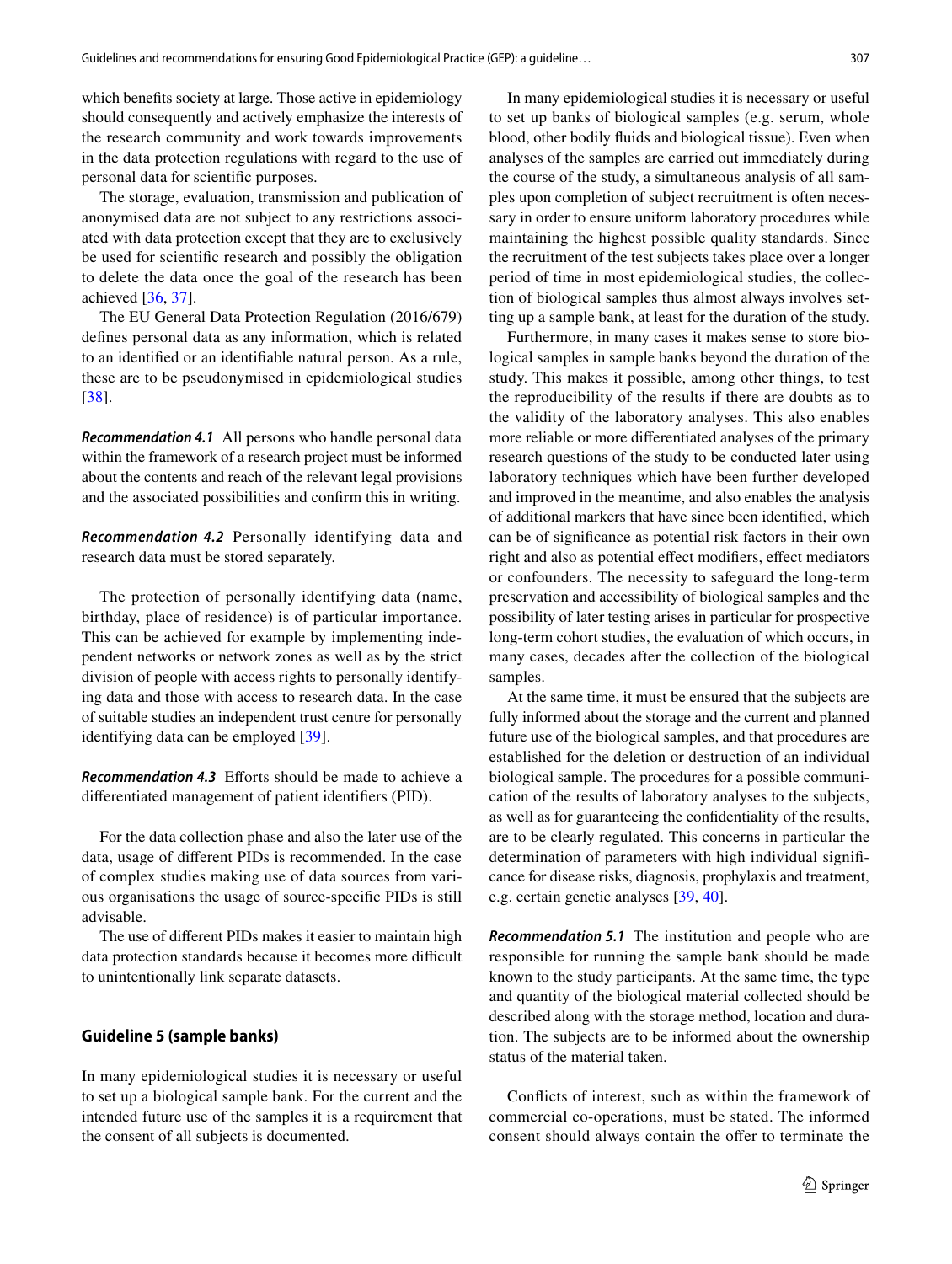storage of material in the sample bank at any time, as long as complete anonymisation has not taken place.

*Recommendation 5.2* When material preserved in sample banks is used for research questions which were not originally planned, the GEP is again to be observed.

Before conducting later investigations, which were not yet foreseen at the time informed consent was obtained from the subjects (e.g. data pooling, merging of samples within the framework of international studies), the requirements, such as, for instance, once again obtaining a declaration of consent, the degree of anonymisation, communication of the results to the subjects etc. are to be assessed separately with renewed involvement of a relevant ethics committee.

#### **Guideline 6 (quality assurance)**

In epidemiological studies, an accompanying quality assurance of all relevant instruments and procedures is to be guaranteed.

Internal quality assurance is an essential component of every epidemiological study. It is to be safeguarded through the description of its contents and the naming of those responsible. Due to the associated costs its scope must be in an appropriate relationship to the overall scope and costs of the study. The target of the quality assurance is the timeframe and organisational and technical implementation rules set out in the study protocol and manual of operations.

*Recommendation 6.1* In every epidemiological investigation in which primary data are collected it must be determined whether a separate pilot study is necessary before the start of the main study.

Pilot study in the narrower sense is here understood to mean a simulation of the main study or the testing of essential elements of the main study. A pilot study thereby difers from a pilot phase (run-in phase). Procedures and process sequences including data collection methods are tested and used in an identical way to in the planned main study, just on a smaller scale. A pilot study will, as a general rule, be necessary if an unusual sample is drawn, if there are unfamiliar contact requirements or if other aspects relevant to the study are still untested. Where required, a validation of instruments can also take place in the context of a pilot study prior to planned research.

The pilot study should be evaluated and documented before the start of the main study so that any modifcations which may be required can be inserted into the study protocol and manual of operations of the main study.

*Recommendation 6.2* Modifcations to the instruments in a study or the introduction of new instruments are to be checked using pretests.

A pretest describes, in contrast to a pilot study, the targeted simulation of an examination or a group of examinations. In contrast to a pilot study the procedure for the entire study is not simulated. A pretest will generally be necessary when a new data collection instrument or medium or a new access method is to be used. If necessary, a validation of instruments can also occur within the scope of a pretest for a planned study. All data protection and ethical aspects are to be taken into account even in pilot studies and pretests.

*Recommendation 6.3* If a change to the established procedures (amendment) becomes necessary during the study, then these changes are to be justifed, to be documented in writing and to be announced to all study personnel in time.

An amendment should be submitted to the competent ethics committee.

*Recommendation 6.4* Before the start of feldwork the people involved in the data collection should be thoroughly prepared and trained and their activities should be constantly monitored.

The data collection personnel are to be carefully selected and it must be ensured that they are qualifed, both socially and professionally. In the course of the collection, where appropriate, the training should be refreshed. In larger studies with a long duration and/or multi-centre studies there should be regular checks in a structured manner (certifcation, recertifcation) to guarantee the activities are carried out correctly.

*Recommendation 6.5* Especially in large, long-lasting and multi-centre investigations, it should be determined whether quality assurance of the processes should be carried out by an external individual or institution.

External quality assurance does not replace the internal quality assurance, but rather it scrutinises its processes, results and consequences. When applying for funding, where appropriate, funds for external quality assurance are to be taken into account.

*Recommendation 6.6* Data collections should be accompanied by a continuous data monitoring with standardised reporting.

In order to discover irregularities in the data at an early stage, epidemiological data collections should be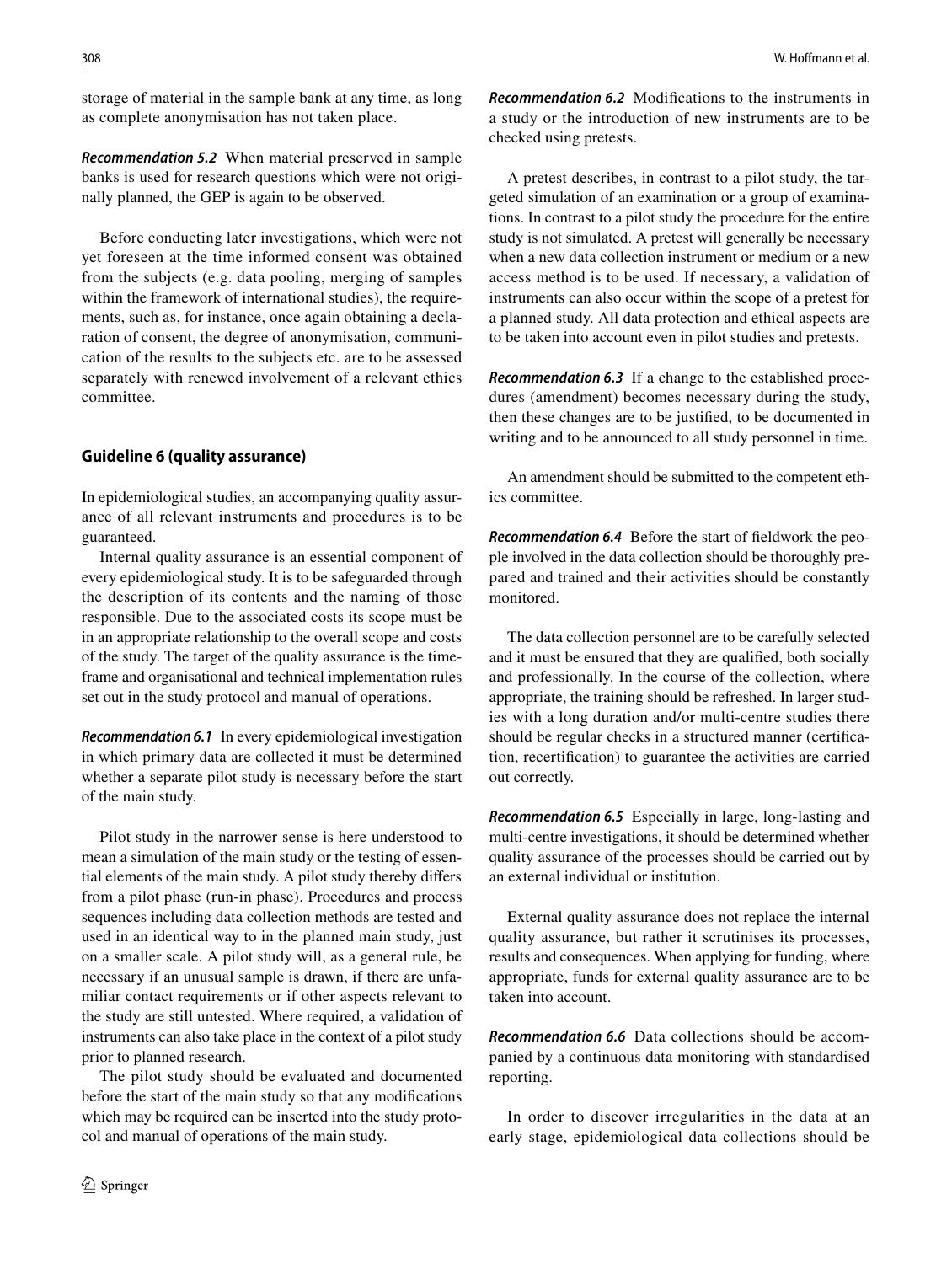accompanied by standardised data monitoring. This should focus on aspects like missing values, implausible values or value distributions.

*Recommendation 6.7* Data collection and quality assurance should not be performed by the same person or group of people.

Efficient quality management is a highly complex task, which, whenever possible, should be entrusted to a team or individuals who are specially trained. If possible, the quality assurance role should be flled from outside the investigative team, in order to avoid conficts of interest.

*Recommendation 6.8* The data collection should be carried out electronically whenever possible.

The collection method should be adapted to the population and situation and be justifed. If the type of data allows it, manual data entries should preferably be avoided. Instead, in all cases where it is possible, electronic recording of data using eCRFs (electronic Case Report Forms) is to be preferred [[41\]](#page-15-8).

#### **Guideline 7 (data storage and documentation)**

A detailed concept is to be developed in advance for the recording and storage of all the data collected during the study, as well as for the processing, plausibility checks, coding and provision of the data.

*Recommendation 7.1* For the recording and storage of the data, uniform data management should be employed.

For logistical and quality reasons, centralised storage of the data is preferable. In the case of a decentralised approach it is necessary to pay attention to the maintenance of uniform standards.

Given the complexity of efficient and high quality data management a manual should be produced for this purpose.

*Recommendation 7.2* Before the commencement of data collection, a complete data dictionary is to be drawn up and, if necessary, adapted during the course of the study.

The data dictionary contains all the necessary information for data recording for all the planned measurement instruments (e.g. variable names, labels, response categories, missing value codes, possibly other metadata), logical rules for modelling the dependencies of variables and investigations as well as information relevant for quality assurance such as plausibility limits for numeric variables.

*Recommendation 7.3* All data collected during the study (documentation forms, questionnaires, measured values and laboratory values etc.) should be promptly transferred to a database, which ensures reliable and secure recording and storage of the data.

A database structure is a prerequisite for regular data checks, which must be carried out in a timely manner in parallel to the feld work. In this way qualitative and quantitative defciencies in the data can already be identifed during the feldwork phase and appropriate interventions can take place. The original documents should be kept in an appropriate form (originals, scans, raw datasets or similar) until at least 10 years after the end of the study.

The recording of plaintexts enables later testing of the assigned codes and additionally makes the plaintexts available for later more in-depth analyses and is thus expressly recommended.

Whenever data which contains manual elements is recorded, a second entry should be made, where possible by a diferent person. For the second entry particular attention must be paid to those variables to which there would only be limited access for a later plausibility check (e.g. age, date, calendar year), however, if possible it should include all the numeric variables.

When data is recorded electronically the possibility of implementing automatic test algorithms should be examined.

*Recommendation 7.4* The raw dataset obtained after the test entry should be stored in an unchanged form.

The raw dataset should generally be kept in an appropriate form for a period of at least 10 years after the conclusion of the study. It serves, for instance, as a starting point for subsequent validation work. Complete transparency with regard to the data preparation and evaluation steps, for example in the context of external quality assurance, can only be guaranteed with the raw dataset.

*Recommendation 7.5* Coding of data must always occur independently, i.e., blind to the status or group membership of the person in question. Standard classifcations should be used, if available.

In many cases a categorisation with subsequent coding is necessary. Every coding of plaintexts should be carried out on the basis of standard classifcations (e.g. ICD-classifcation, occupational classifcation, industrial classifcation). As a quality assurance measure an independent second coding is recommended. Where this is not possible, a check of the quality of the coding can be carried out using a random sample, it should however, when the results warrant it, be extended to cover the entire dataset.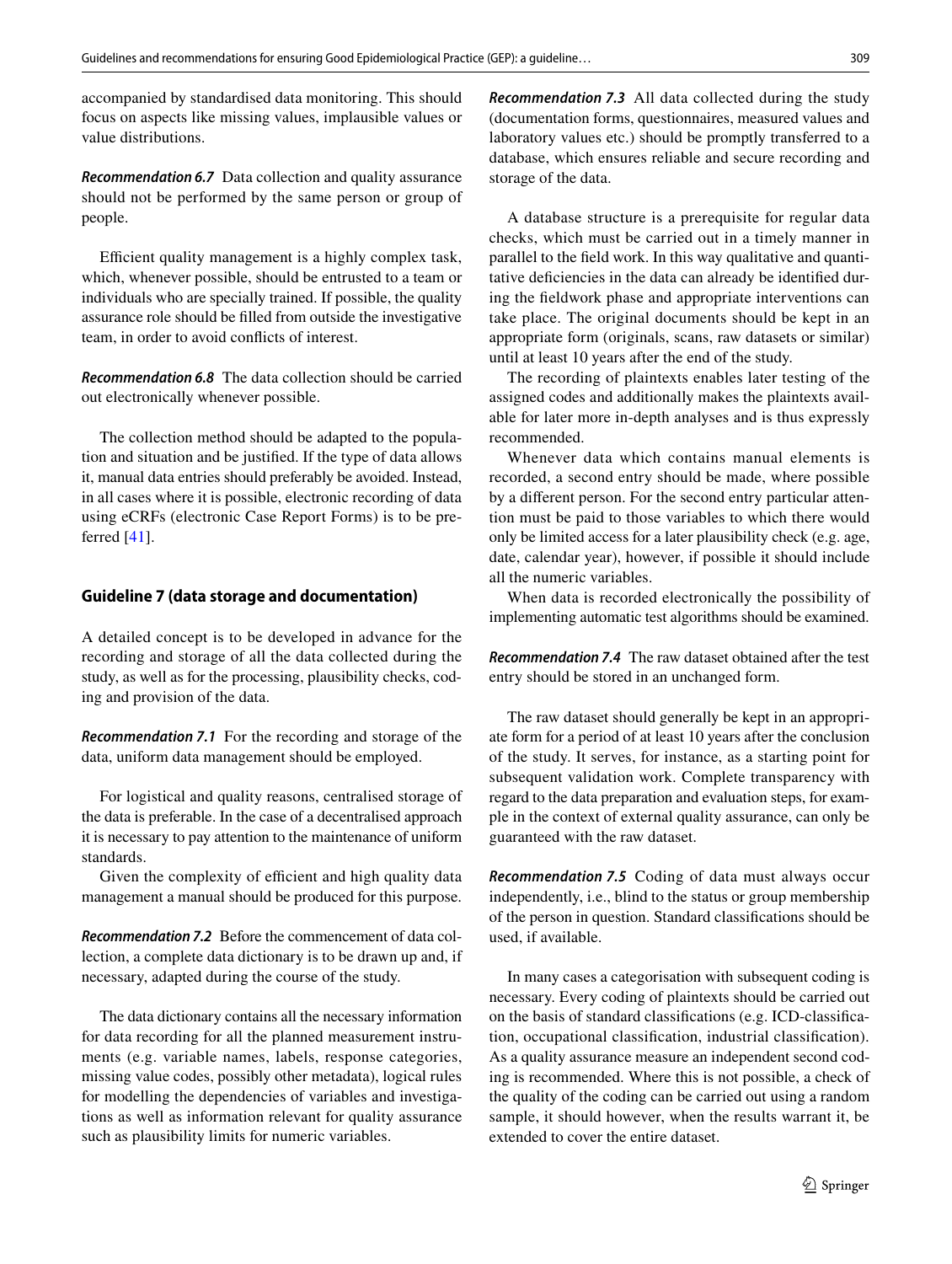During the coding of data an effort must be made to ensure a blinding which is as extensive as possible with regard to the case status and exposure status.

*Recommendation 7.6* Plausibility checks take place, in principle, on the basis of the verifed raw dataset. Changes to the variable values, if necessary, or the creation of new variables should be carried out by means of a script wherever possible and are to be documented in writing.

Some of the plausibility checks can already take place during data entry with an appropriate mask control, whereby in particular permissible value ranges and compliance with the fltering procedure are to be checked or safeguarded. In individual cases original data collection documents or other raw data sources (e.g. audio recordings) can be referred to in order to check implausible entries.

The documentation of changes to the variable values should contain at least the following information:

- date of the change
- variable name
- old variable value
- new variable value
- type of error/reason for the change
- person carrying it out

*Recommendation 7.7* The revised dataset after plausibility checks and correction of the data is to be labelled the analysis dataset and is to be saved separately from the raw dataset.

The creation of revised analysis datasets, which may in some circumstances be required after data revisions or plausibility checks, must be clearly documented and the programme script is to be kept. Recourse to the raw data for a later review of the results must be possible at any time (regarding the duration see 7.4).

*Recommendation 7.8* Research data should—taking into account data protection law, ethics and other relevant aspects—be made available for reuse.

Here, the so-called FAIR-principles are to be observed [\[11\]](#page-14-17):

1. the data should be able to be found (fndable), among other things through the use of public repositories [Answers to frequently asked questions about this topic are compiled in the "Handreichung Open Access und Repositorien" (Open Access and Repositories Handout)], through identifability by means of a persistent identifer (e.g. DOI) and the persistence of the data storage over a long, at least 10-year period,

- 2. the access to data should, in the case of research questions which are in the public interest, be as extensive as possible (accessible), access restrictions may however be appropriate e.g. by means of Scientifc Use Files among other things for data protection reasons (potentially the establishment of a data trust),
- 3. the data format chosen should be compatible with conventional data formats (interoperable) and
- 4. the data should be able to be reused (re-usable), i.e. the data should, among other things through the provision of metadata, be as simple as possible to use (inter alia code plan, data dictionary).

Access by third parties should as a rule be formalised by means of a transparent use & access regulation and clearly defned conditions of use. In the case of particular data (e.g. secondary data, especially social data, geographical data) there may be special features which need to be taken into account [\[10](#page-14-4), [11\]](#page-14-17).

There is often more information available in collected data than those responsible for the study can use themselves. Data and scripts released as the result of research activities are also publishable and can be cited and increase the visibility and recognition of the data producers. It is therefore recommended to allow other scientifc institutions to make use of the data, where appropriate with a contractual arrangement [[42\]](#page-15-9). The necessary time, human and technical resources/infrastructure should already be planned and budgeted for at the beginning of the study and the required resources should be weighed up against the reuse potential.

*Recommendation 7.9* If data collections are made available for reuse, rules of procedure to protect the personal rights of the subjects as well as to avoid misuse of the data must be adequately implemented.

Not all research data in epidemiology can and should be made universally freely available. The size of the data collections and the, in some instances, high proportion of those examined in terms of the total population involve the risk of re-identifcation of the subjects and the misuse of the data. On the other hand, epidemiological data are often fnanced by taxpayers and thus public in nature [[19,](#page-14-7) [43](#page-15-10)]. For this reason, before the provision of the data occurs, careful consideration must be given to how access to the data can be arranged. A data management concept created at the start of the study can already be helpful early on in creating a shared understanding with the various project participants of the work with the data, which data can be made available for reuse, which additional documents need to be prepared for this purpose (e.g. study protocol, analysis plan, etc.), when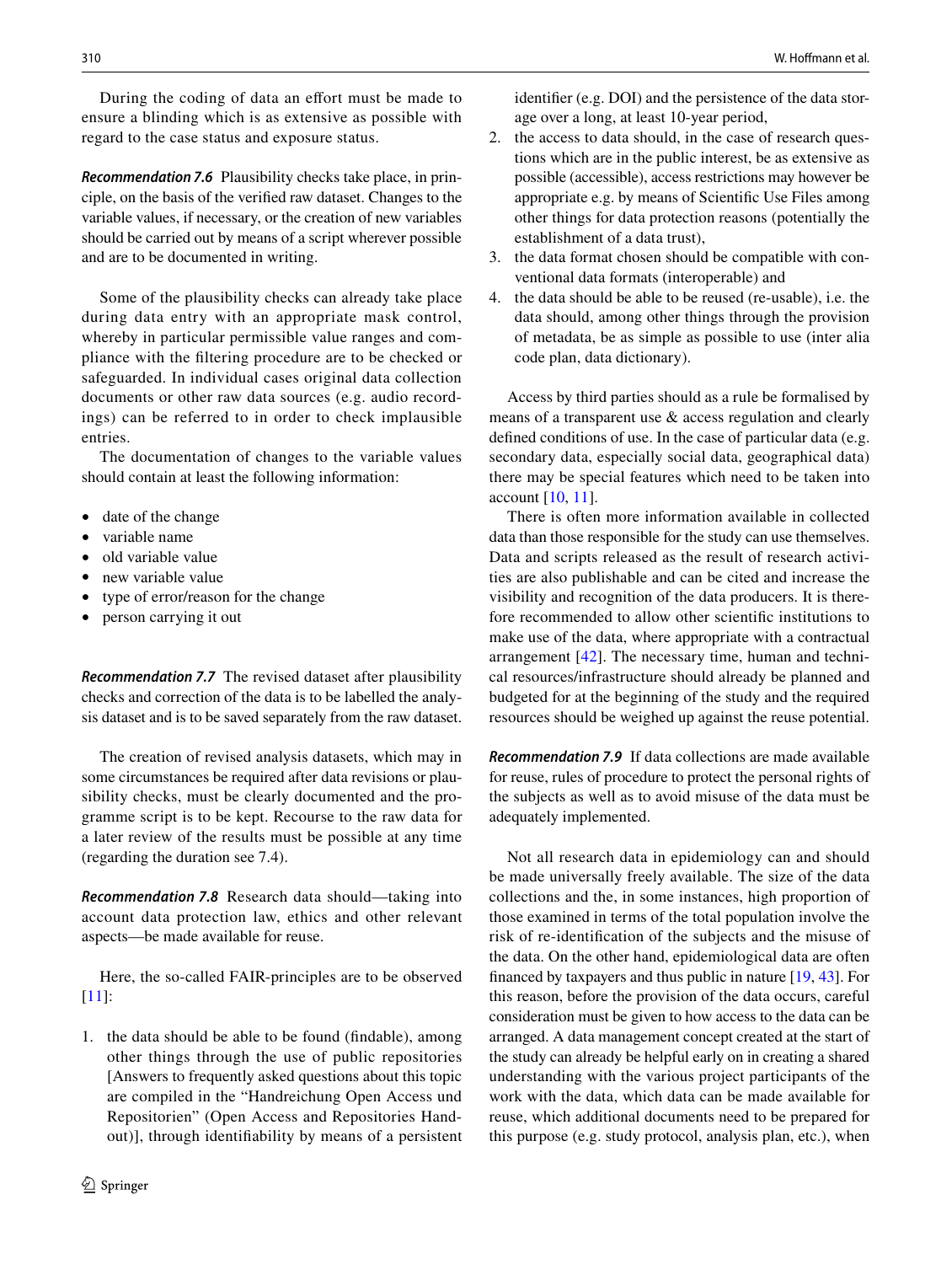the data should be made available and what form of access would be possible for its reuse.

In order to ensure that those responsible for the study can be reliably identifed and also remain referenceable, an obvious choice is the use of a unique ID for scientists and academics (e.g. Open Researcher and Contributor ID: ORCID).

#### **Guideline 8 (analysis of epidemiological data)**

The analysis of epidemiological data should be performed using adequate methods and without undue delay. The data underlying the results are to be stored in a fully reproducible form for at least 10 years after the end of the study.

The analysis of epidemiological studies should be valid, transparent and take place promptly on the basis of the specifcations set out in the analysis concept in the study protocol, and should be comprehensible for third parties at all times. The call for a prompt analysis of epidemiological studies generally arises as a result of the public interest in the results.

Investigations for instance of risks in the workplace or in relation to environmental pollution are often health policydriven and conducted on behalf of authorities, ministries inter alia. These clients have the right to the earliest possible completion of the most important analyses to enable them to efectively fulfl their mandate of averting damage to the health of the population.

*Recommendation 8.1* The analysis of the individual research questions should occur according to an analysis plan created beforehand.

The analysis plan contains the specifcations of the data and variables to be included alongside the procedure for the selection and adaptation of models and the statistical methods to be used, the handling of implausible or missing values, outliers and sensitivity analyses.

The sophistication of the analysis plan must be proportionate to the objective of the study and the prior knowledge.

*Recommendation 8.2* Prior to working on the scientific questions the scientists should become thoroughly familiar with the collection context and the characteristics of the data.

Before the start of the actual scientifc analyses it is necessary for the scientists to have detailed knowledge of the data and their characteristics so that they can avoid analysis errors or so that they can conduct analyses optimally. The results of this initial step are to be documented.

*Recommendation 8.3* Evaluations before the end of data collection should only be carried out when justifed.

Epidemiological studies should not, as a rule, with the exception of longitudinal studies, be evaluated until after completion of the recruitment and data collection. If interim analyses are planned these should be mentioned and justifed in the study protocol. Unplanned interim analyses can seem to make sense in exceptional cases because of urgent research questions, however, they are then to be explicitly justifed before the beginning of the analysis. Evaluations before data collection has been completed can however be useful in particular when dealing with methodological issues.

*Recommendation 8.4* Analyses of epidemiological study data should be peer reviewed before publication. The underlying data and programmes should then subsequently be archived in a fully reproducible form.

Data should be provided to give the co-authors the possibility to reproduce parts of the analysis themselves. In order to prevent incorrect analyses fnding their way into a publication, it is advisable to have all the results reproduced by a suitable person, who had not previously been involved in the evaluations. Inconsistencies in the results between the original analysis and the independent peer review require complete clarifcation; consistency on the other hand proves the reproducibility of the results on the basis of the described procedure.

Before the peer reviewed analyses are published as scientifc results (talks at national or international conferences, publicly available reports, original work in scientifc journals), it must be ensured that the evaluation strategy, the analyses and their results are reproducible by third parties. Secure archiving of all datasets relevant to publication and the associated evaluation scripts is necessary.

In addition, there is an obligation to unambiguously indicate the analysis dataset used for the analysis, with the name, creation date and also storage location. This also includes a transparent documentation of all new variables created in the analysis process (transformations, links etc.) as well as all evaluation scripts.

All analyses should be documented in such a way that external people or institutions can understand and reproduce the analysis strategy, the actual analyses and their results.

*Recommendation 8.5* Statistical code should be used wherever possible.

Analyses must be completely documented to ensure transparency and comprehensibility, e.g. in the form of the evaluation scripts used. If graphic user interfaces (e. g. menus) are used, all programme steps must be documented in a suitable form [\[44\]](#page-15-11).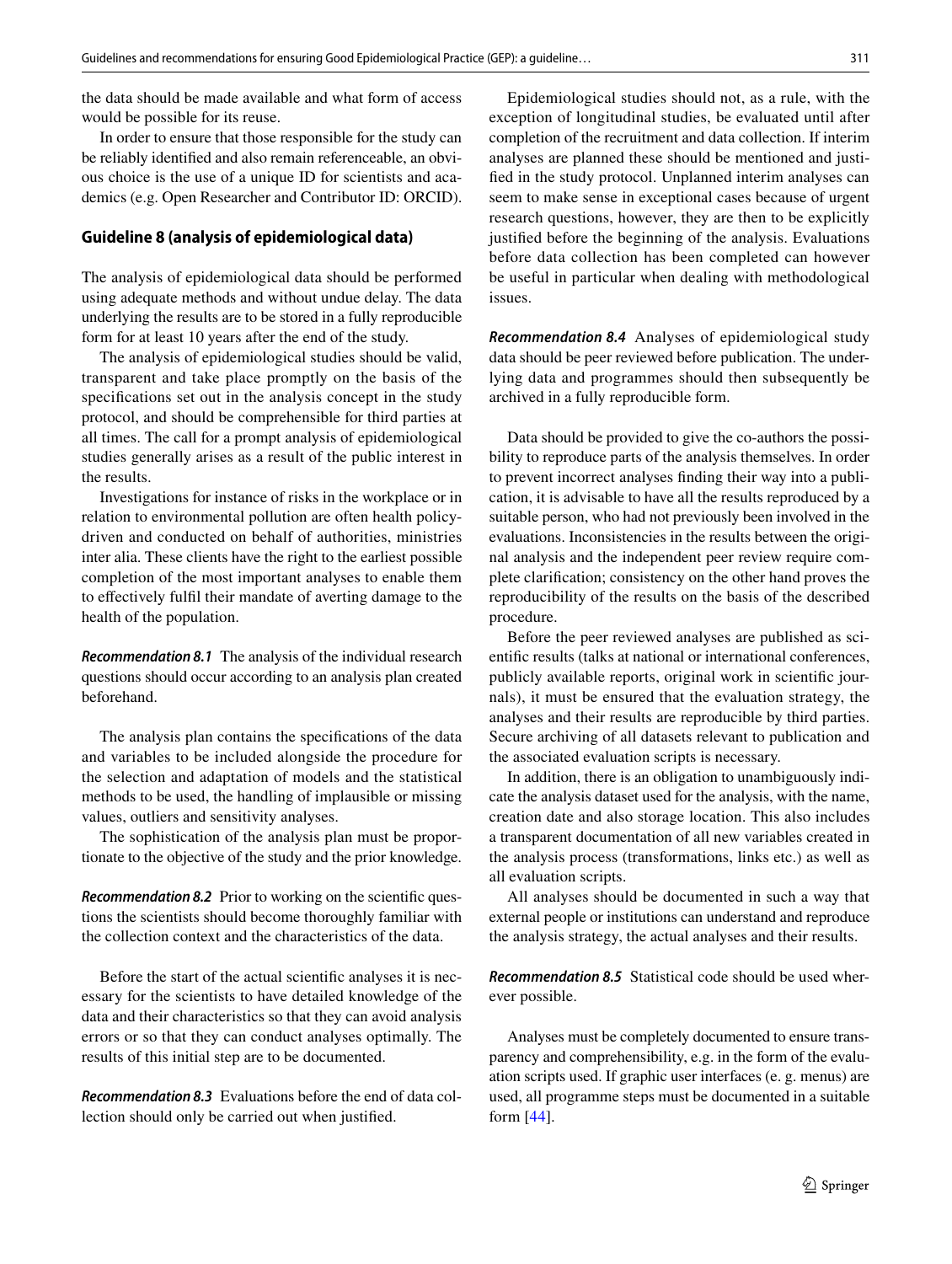*Recommendation 8.6* When re-using others' data for one's own research there is an obligation to adequately cite the underlying data.

Quality-assured research data are a cornerstone of scientifc knowledge and, independent of the purpose for which they were originally obtained, can often serve as the basis for further research. The following principles should be considered when citing data [\[45](#page-15-12), [46](#page-15-13)]:

- 1. Data should be seen as legitimate products of research which can be cited (importance). Data citations hereby attain the same status as other research results, for example publications.
- 2. Through the citation of data the production of research data is recognised as a primary scientifc achievement (credit and attribution).
- 3. In scientifc debate the underlying datasets should be cited if they are used as the basis for argumentation (evidence) [[47\]](#page-15-14).

#### **Guideline 9 (contractual framework)**

To carry out an epidemiological study a defned legal and fnancial framework is required. To this end, legally binding agreements should be sought between those providing funding and those being funded as well as between research cooperation partners.

Larger epidemiological studies are today generally externally funded, at least to a signifcant extent. The providers of funding can be research promoting institutions or equally clients from the public or private sector. The charters of some research institutes dictate the parameters for conducting externally funded research. Many funding providers also have specifcations, conditions and restrictions to take into account when commissioning research.

*Recommendation 9.1* Written agreements should always be made with all cooperation partners. This applies regardless of whether they are study centres on an equal footing within the scope of a multi-centre study or if it is a cooperation partner working on one or several work packages as a contractor within a larger study project.

In the agreement the following points should be specifed:

- Structure and allocation of tasks within the research project
- Overall timetable of the proposed research project and the timetables of all cooperation partners
- Overall fnancing plan and allocation of funds
- Recommendation regarding compliance with the GEP guidelines
- Obligatory measures for quality control and assurance
- Instruments and procedures used
- Procedure and conditions for awarding subcontracts to third parties
- External presentation, media and public relations
- Access and utilisation rights to the jointly collected data during the data acquisition and after completion of the research project
- Publication agreement
- Plans for the long-term storage of the raw data
- Procedure for analyses which go beyond the primary and secondary hypotheses of the research project or the subject matter of the contract
- Procedure in cases of dispute
- Conditions, rights and procedure for the termination of the contract, the scope and form of handover of contractual obligations which were partially fulflled prior to the termination
- Procedure if a study is discontinued

*Recommendation 9.2* Transparent and realistic agreements which preserve the independence of the research must be made with the sponsors, clients and cooperation partners. Due to the numerous potential constellations, various forms of contract are possible.

The following aspects are to be taken into account:

- *Independence of research* An ongoing research project cannot be terminated before its completion by the sponsor, client or cooperation partners without there being serious objective reasons for doing so. The responsibility for compliance with GEP lies exclusively with the lead investigator(s), or rather, with the scientists who have been entrusted with the task.
- *Supervision and monitoring* The type and scope of external supervision, control and testing procedures by the sponsors and clients should be specifed in the agreement.
- *Long*-*term access to the data* The lead investigator(s) and/or client must ensure that the dataset underlying a publication remains available for at least 10 years after publication. Additionally, for further analyses by external data users, the duration, extent and conditions must be regulated in contractual agreements (change of institution, legal succession, secondary analyses etc.).

*Recommendation 9.3* The publication of the results is not allowed to be prevented, obstructed or unreasonably delayed.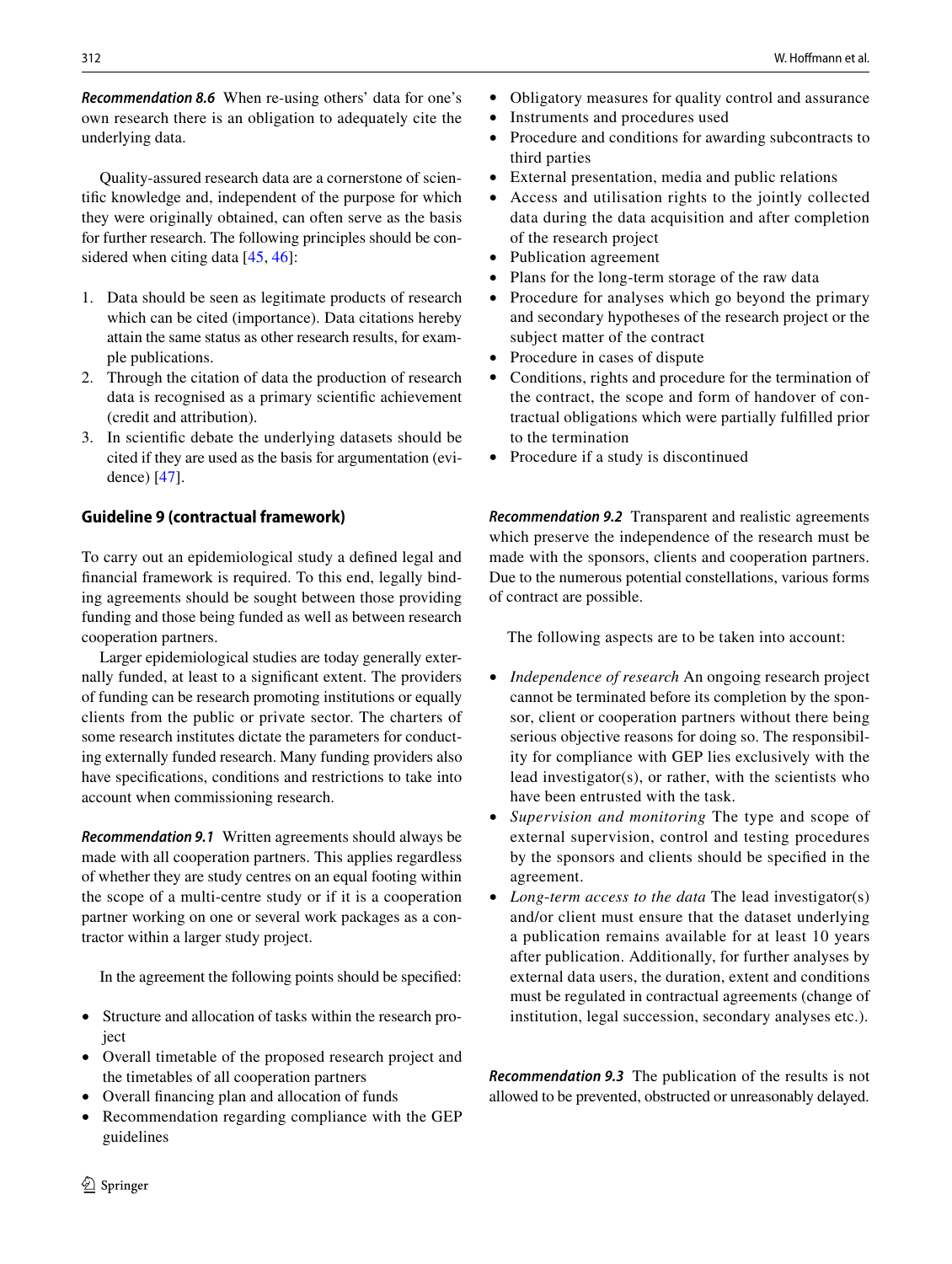Non-disclosure periods and the participation rights of the sponsor, the client or cooperation partners must be explicitly stated in the contracts and the agreements and the scope must be specifed and justifed. For projects that receive public funding, it must be ensured that public scientifc discussion and scientifc publication cannot be denied to the contractor by the client, for example through the sponsors, beyond reasonable non-disclosure periods. For scientists from research institutions this also applies by analogy for their own institution. The production of the publication is generally the responsibility of the head of the study. In other cases the lead investigators are to be granted unrestricted participatory rights.

*Recommendation 9.4* The legal framework for the use of routine data is to be adequately taken into account.

Epidemiological research increasingly makes use of social data and health-care data from clinical routine. The successful implementation of such projects is dependent on the conditions of the relevant legal framework being given appropriate consideration, e.g. federal and state data protection laws, social legislation [\[47](#page-15-14)].

# **Guideline 10 (interpretation and scientifc publication)**

The interpretation of the research results of an epidemiological study is based on a critical discussion of the methods, data and results in the context of the existing evidence. The interpretation is the responsibility of the scientists. All publications should undergo an external review.

Alongside personal integrity and objectivity, technical and methodological professionalism, comprehensive information and adherence to scientifc criteria are necessary prerequisites for a proper interpretation of epidemiological study results. The assessment of the results must therefore not be left solely to the clients, political decision-makers or the media. Rather, it is one of the core tasks of the responsible scientifc head of a research project and the authors of the respective publication. The epidemiological expert must present the argumentation underlying the interpretation in a transparent and comprehensible way in a written discussion.

As a general rule research results should be subjected to an independent review by experts (peer review). In contrast to the internal checks to verify the reproducibility of the analyses, with external reviews the emphasis is placed on the validity of the study design, the analysis strategy and the interpretation.

*Recommendation 10.1* In reports and publications of epidemiological studies the relevant reporting standards should be used  $[48–55]$  $[48–55]$ .

An overview and collection of all current, relevant reporting guidelines is offered by the EQUATOR network (Enhancing the QUAlity and Transparency Of health Research) [[52](#page-15-17)]. Selected relevant recommendations for epidemiological studies are the STROBE Statement [[53](#page-15-18)], the STROBE-ME Statement [[54\]](#page-15-19), the RECORD Statement [[50\]](#page-15-20), STROSA [\[57\]](#page-15-21) and the PRISMA Statement [\[51](#page-15-22)]. Further guidelines and recommendations are ofered by Technology, Methods and Infrastructure for Networked Medical Research (TMF).

*Recommendation 10.2* The goal should be for scientifc publication to occur in open access formats.

Open access (OA) describes unrestricted access to scientifc information free of charge. It is also possible to promptly make articles published in conventional journals publicly available (i.e. at the time of publication or shortly thereafter) in repositories or document servers [[56\]](#page-15-23).

#### **Guideline 11 (communication and public health)**

Epidemiological studies should appropriately involve the afected population groups.

Epidemiologists should convey the results of their studies to the affected population groups and other actors (e.g. social partners, politicians, self-governance organisations) in easy-to-understand language and choose suitable means of access and formats to do so. The professional communication with interested members of the public is also the task of the epidemiologist.

*Recommendation 11.1* If, in the professional opinion of the responsible epidemiologists, the research results of an epidemiological study indicate the need for consequences, these should be explicitly formulated, for instance in the form of a recommendation. Epidemiologists are also responsible for the risk communication with non-epidemiologists where required [\[57\]](#page-15-21).

The results of epidemiological studies and the risk assessments derived from them give rise to misinterpretations in the media time and time again, but also among interested members of the public and politicians. In some instances this brings epidemiology itself into disrepute as a science. Epidemiologists should generally take part in the discussion and enable objective risk communication through highprofle contributions. In this way they can contribute to the informed handling of the respective study results and the uncertainties possibly associated with them.

*Recommendation 11.2* The instruments and procedures used in a study should be disclosed to interested parties.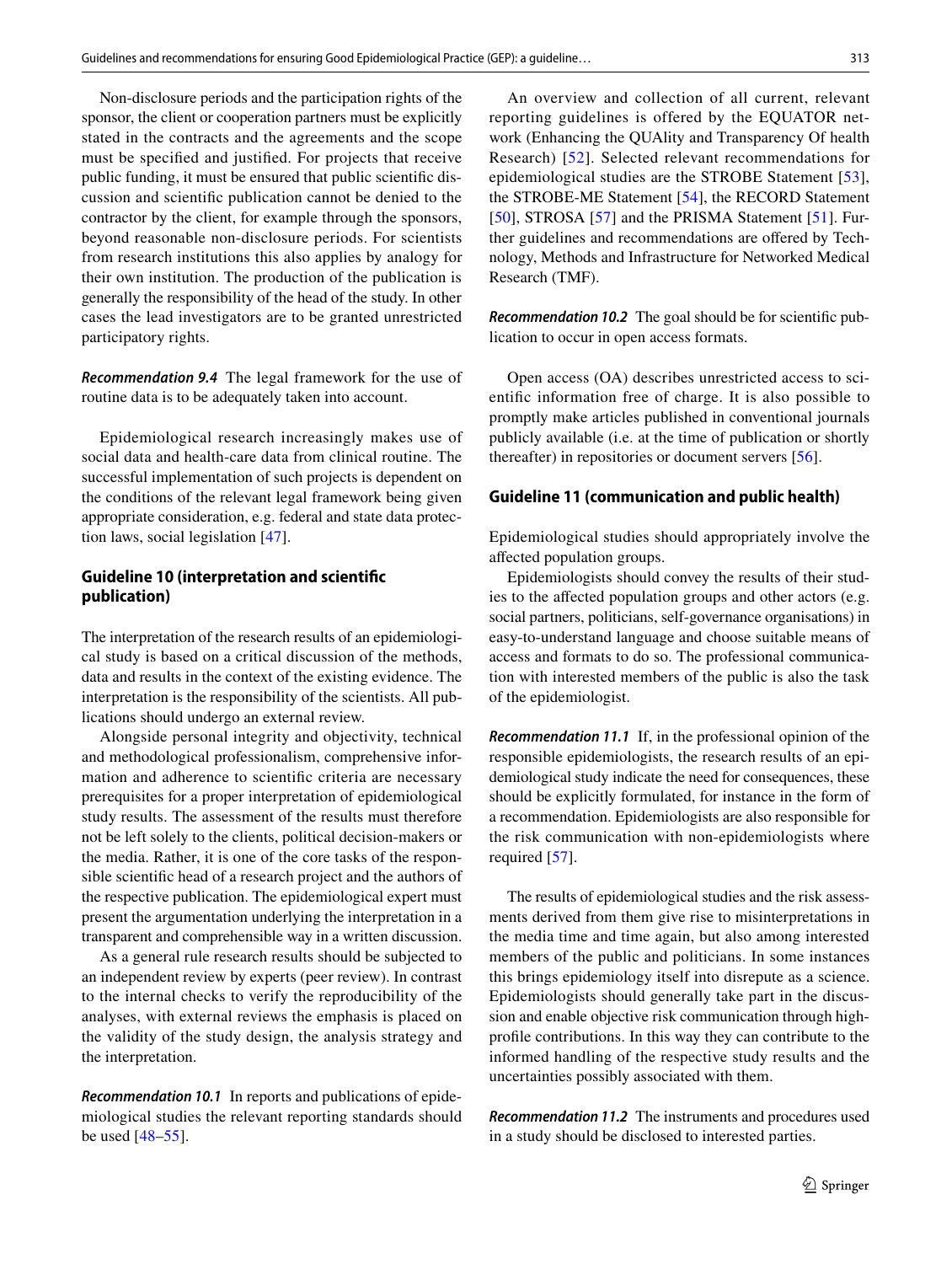This is both a confdence-building and at the same time a quality assurance measure in the interests of the transparency of epidemiological results and is a safeguard against accusations of result manipulation.

# **Concluding remarks and future directions**

GEPs are meant to be regularly revised [[7\]](#page-14-21). The goal of this revision was to update and further develop the GEP including new thematic areas, e.g. research questions and methods, requirements concerning informed consent, privacy regulations, patient participation, and research involving "big data" analyses. The revised GEP consists of 11 guidelines (1 ethics, 2 research question, 3 study protocol and manual of operations, 4 data protection, 5 sample banks, 6 quality assurance, 7 data storage and documentation, 8 analysis of epidemiological data, 9 contractual framework, 10 interpretation and scientifc publication, 11 communication and public health) and modifed and supplemented the pertinent recommendations to each of the guidelines. The revised GEP also comprises related German Good Practice documents (Secondary Data Analysis, Health Reporting, Cartographical Practice in the Healthcare System).Some aspects of the GEP are specifc for the German situation, e.g. a confict of the research community with regard to data protection regulations in guideline 4 (data protection), that hinder for epidemiologic research. Further aspects may be derived from the comments from the other scientifc associations (GMDS, the DGSMP, and the IBS-DR) that could not be incorporated due to time constraints, and concurrently developed GEP documents from other countries [[8,](#page-14-22) [9\]](#page-14-3). Valuable input for a next revision was also given by the reviewers of this article. Particularly some recommendations were considered to be too restrictive. Language changes ("may instead of "must) were suggested for recommendations 2.1 to 2.3, a less rigid concept of "apriori" in recommendations 3.2 and 8.1, and longer data storage in recommendation 3.8. Further development may include a stronger focus on relevance to the society that might be adopted from the recent GEP guideline from the Netherlands Epidemiological Society [\[8](#page-14-22)]. The still preliminary guidelines for GEP in global health research developed by the KIT Royal Tropical Institute staf [[9\]](#page-14-3) that were following the AGREE II methodology may provide valuable input for the process of guideline development in the feld of epidemiologic methods. The KIT GEP are currently being piloted internally before fnalisation. Further developments may also apply guideline development manuals (such as the German Network of Scientifc Medical Societies in Germany [[58](#page-15-24)]). This may include externally moderated formalized consensus procedures and systematic literature search for evidence where applicable (e.g. increased reliability by a second entry of data

in recommendation 7.3). It has to be kept in mind, that this requires additional time and funding. A cheaper possibility would be to evaluate the German GEP with the AGREEII and make adjustments were needed. Within an appropriate time period, e.g. after 2 years, a conference of the DGEpi can be organized with interested members from the collaborating associations DGSMP, GMDS, DR-IBS, TMF, DNVF and other related societies in which the usability of the GEP and new aspects are discussed in order to prepare a revision in 2023. This may also include other medical scientifc societies with a methodological binding to epidemiological research (like occupational and environmental medicine).

**Acknowledgements** The working groups (in alphabetical order) of the frst edition from 1999, and the revised second edition from 2004 with a supplement from 2008 (including a minor update in 2014) that were developed by the *German Society for Epidemiology* (DGEpi) in collaboration with the *German Association for Medical Informatics, Biometry and Epidemiology* (GMDS), the *German Society of Social Medicine and Prevention* (DGSMP), and the *German Region of the International Biometric Society* (IBS-DR) included Wolfgang Ahrens, Birgit Babitsch, Heiko Becher, Klaus Berger, Manuela Bergmann, Maria Blettner, Sabine Brasche, Hermann Brenner, Andreas Dahl, Gottfried Enderlein, Konstanze Fendrich, Sylke Gierer, Karin Halina Greiser, Hans-Werner Hense, Wolfgang Hofmann, Rolf Holle, Ingeborg Jahn, Karl-Heinz Jöckel, Wolf Kirschner, Thomas Kohlmann, Bärbel-Maria Kurth (former Bärbel-Maria Bellach), Ute Latza, Angela Liese, Matthias Möhner, Ulrich Mueller, Ralf Reintjes, Michael Schümann, Andreas Stang, Karen Steindorf, Claudia Terschüren, and Matthias Wjst. The third revision was developed by the DGEpi in collaboration with the GMDS, the DGSMP, the *German Technology, Methods and Infrastructure for Networked Medical Research* (TMF), and the *German Network for Health Services Research* (DNVF). The working group would like to thank all colleagues who have contributed to update the guideline and who cannot be named individually. Dennis Norton provided professional English translation and language editing.

**Open Access** This article is distributed under the terms of the Creative Commons Attribution 4.0 International License ([http://creativeco](http://creativecommons.org/licenses/by/4.0/) [mmons.org/licenses/by/4.0/](http://creativecommons.org/licenses/by/4.0/)), which permits unrestricted use, distribution, and reproduction in any medium, provided you give appropriate credit to the original author(s) and the source, provide a link to the Creative Commons license, and indicate if changes were made.

#### **References**

- <span id="page-13-0"></span>1. Proposals for safeguarding good scientifc practice. Recommendations of the commission on professional self regulation in science. Memorandum. Deutsche Forschungsgemeinschaft. [http://www.](http://www.dfg.de/download/pdf/dfg_im_profil/reden_stellungnahmen/download/empfehlung_wiss_praxis_1310.pdf) [dfg.de/download/pdf/dfg\\_im\\_profl/reden\\_stellungnahmen/downl](http://www.dfg.de/download/pdf/dfg_im_profil/reden_stellungnahmen/download/empfehlung_wiss_praxis_1310.pdf) [oad/empfehlung\\_wiss\\_praxis\\_1310.pdf](http://www.dfg.de/download/pdf/dfg_im_profil/reden_stellungnahmen/download/empfehlung_wiss_praxis_1310.pdf) (1997). Accessed 19 Oct 2018.
- <span id="page-13-1"></span>2. Leitlinien und Empfehlungen zur Sicherung von Guter Epidemiologischer Praxis (GEP) [Guidelines and recommendations for insuring good pidemiological ractice (GEP). German Professional Society of Epidemiology]. Gesundheitswesen 2000;62:295–303. Version 1999 can be retrieved from [http://www.rki.de/DE/Conte](http://www.rki.de/DE/Content/Gesundheitsmonitoring/Studien/Methodik/Empfehlungen/empfehlungen_pdf1.pdf) [nt/Gesundheitsmonitoring/Studien/Methodik/Empfehlungen/](http://www.rki.de/DE/Content/Gesundheitsmonitoring/Studien/Methodik/Empfehlungen/empfehlungen_pdf1.pdf) [empfehlungen\\_pdf1.pdf.](http://www.rki.de/DE/Content/Gesundheitsmonitoring/Studien/Methodik/Empfehlungen/empfehlungen_pdf1.pdf) Accessed 23 Oct 2018.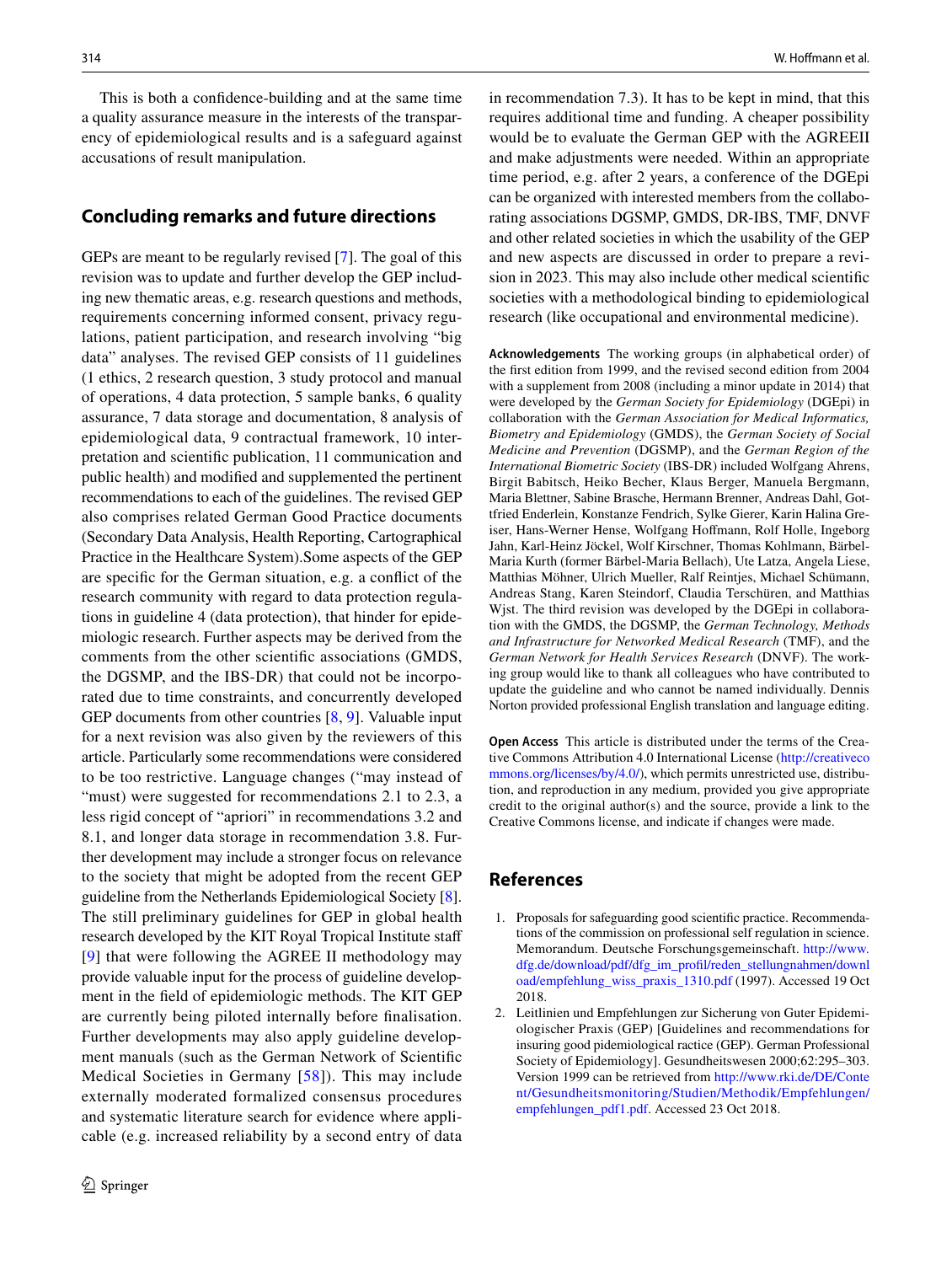- <span id="page-14-0"></span>3. Hoffmann W, Latza U. Terschüren C [Guidelines and recommendations for ensuring Good Epidemiological Practice (GEP)—revised version after evaluation]. Gesundheitswesen. 2005;67:217–25.
- <span id="page-14-1"></span>4. Guidelines and recommendations for ensuring Good Epidemiological Practice (GEP). German Society for Epidemiology (DGEpi). [https://www.dgepi.de/assets/Leitlinien-und-Empfehlungen/cec55](https://www.dgepi.de/assets/Leitlinien-und-Empfehlungen/cec55ccaaa/Recommendations-for-good-Epidemiologic-Practice.pdf) [ccaaa/Recommendations-for-good-Epidemiologic-Practice.pdf](https://www.dgepi.de/assets/Leitlinien-und-Empfehlungen/cec55ccaaa/Recommendations-for-good-Epidemiologic-Practice.pdf) (2018). Accessed 23 Oct 2018.
- <span id="page-14-2"></span>5. Guidelines for good epidemiology practices for occupational and environmental epidemiologic research. The Chemical Manufacturers Association's Epidemiology Task Group. J Occup Med. 1991;33:1221–9.
- 6. Altpeter E, Burnand Bernard, Capkun G, Carrel R, Cerutti B, Mäusezahl-Feuz M, Gassner M, Junker C, Künzli N, Lengeler C, Minder C, Rickenbach M, Schorr D, Vader J-P, Zemp E. Essentials of Good Epidemiological Practice. Soz Präventivmed. 2005;50:12–5.
- <span id="page-14-21"></span>7. Olsen J. Good Epidemiological Practice (GEP). Proper conduct in epidemiologic research. Prepared for the IEA Brazil meeting April, 2007. Retrieved from [http://alraziuni.edu.ye/book1/Healt](http://alraziuni.edu.ye/book1/Health%20and%20Society/Good%20Epidemiological%20Practice%20(GEP)%20Proper%20Conduct%20in%20Epidemiologic%20Research.pdf) [h%20and%20Society/Good%20Epidemiological%20Practice](http://alraziuni.edu.ye/book1/Health%20and%20Society/Good%20Epidemiological%20Practice%20(GEP)%20Proper%20Conduct%20in%20Epidemiologic%20Research.pdf) [%20\(GEP\)%20Proper%20Conduct%20in%20Epidemiologic](http://alraziuni.edu.ye/book1/Health%20and%20Society/Good%20Epidemiological%20Practice%20(GEP)%20Proper%20Conduct%20in%20Epidemiologic%20Research.pdf) [%20Research.pdf.](http://alraziuni.edu.ye/book1/Health%20and%20Society/Good%20Epidemiological%20Practice%20(GEP)%20Proper%20Conduct%20in%20Epidemiologic%20Research.pdf) Accessed 29 Oct 2018.
- <span id="page-14-22"></span>8. Swaen GMH, Langendam M, Weyler J, Burger H, Siesling S, Atsma WJ, Bouter L. Responsible epidemiologic research practice: a guideline developed by a working group of the Netherlands Epidemiological Society. J Clin Epidemiol. 2018;100:111–9.
- <span id="page-14-3"></span>9. Preliminary GEP guidelines. Appendix to the document "Good Epidemiological Practice—compendium of best practices and guidelines for research conducted at KIT". KIT Health Royal Tropical Institute, Amsterdam. [https://213ou636sh0ptphd141f](https://213ou636sh0ptphd141fqei1-wpengine.netdna-ssl.com/health/wp-content/uploads/sites/4/2017/06/GEP-Compendium-Annex-1-KIT-guidelines-Preliminary_v03.05.2018.pdf) [qei1-wpengine.netdna-ssl.com/health/wp-content/uploads/sites](https://213ou636sh0ptphd141fqei1-wpengine.netdna-ssl.com/health/wp-content/uploads/sites/4/2017/06/GEP-Compendium-Annex-1-KIT-guidelines-Preliminary_v03.05.2018.pdf) [/4/2017/06/GEP-Compendium-Annex-1-KIT-guidelines-Preli](https://213ou636sh0ptphd141fqei1-wpengine.netdna-ssl.com/health/wp-content/uploads/sites/4/2017/06/GEP-Compendium-Annex-1-KIT-guidelines-Preliminary_v03.05.2018.pdf) [minary\\_v03.05.2018.pdf](https://213ou636sh0ptphd141fqei1-wpengine.netdna-ssl.com/health/wp-content/uploads/sites/4/2017/06/GEP-Compendium-Annex-1-KIT-guidelines-Preliminary_v03.05.2018.pdf) (2018). Accessed 19 Oct 2918.
- <span id="page-14-4"></span>10. GPS—good practice in secondary data analysis: revision after fundamental reworking, 3rd edition 2012, slightly modifed in 2014. German Society for Epidemiology (DGEpi). Retrieved from [https://www.dgepi.de/assets/Leitlinien-und-Empfehlungen/1a6f5](https://www.dgepi.de/assets/Leitlinien-und-Empfehlungen/1a6f57cb65/GPS_revision2-final_august2014.pdf) [7cb65/GPS\\_revision2-fnal\\_august2014.pdf](https://www.dgepi.de/assets/Leitlinien-und-Empfehlungen/1a6f57cb65/GPS_revision2-final_august2014.pdf) (2014). Accessed 23 Oct 2018.
- <span id="page-14-17"></span>11. Augustin J, Kistemann T, Koller D, Lentz S, Maier W, Moser J, Schweikart J. Good cartographical practice in the healthcare system (GKPiG). [https://www.ssoar.info/ssoar/handle/docum](https://www.ssoar.info/ssoar/handle/document/52071) [ent/52071](https://www.ssoar.info/ssoar/handle/document/52071). Social Science Access Repository. April 2017. Accessed 5 Oct 2018.
- <span id="page-14-5"></span>12. Starke D, Tempel G, Butler J, Starker A, Zühlke C, Borrmann B. Gute Praxis Gesundheitsberichterstattung—Leitlinien und Empfehlungen. [Good practice in health reporting—guidelines and recommendations]. Robert Koch Institute. [https://doi.org/10.17886/](https://doi.org/10.17886/rki-gbe-2017-001) [rki-gbe-2017-001](https://doi.org/10.17886/rki-gbe-2017-001) (2017). Accessed 23 Oct 2018.
- <span id="page-14-6"></span>13. Retrieved from the methods and infrastructure for networked medical research (TMF). <http://www.tmf-ev.de/EnglishSite/Home>. Accessed 23 Oct 2018.
- 14. Enhancing the quality and transparency of health research. Retrieved from <http://www.equator-network.org>. Accessed 22 Oct 2018.
- 15. German Evaluation Society DeGEval. [Standards für evaluation]. Retrieved from [http://www.degeval.de/degeval-standards/stand](http://www.degeval.de/degeval-standards/standards-fuer-evaluation/) [ards-fuer-evaluation/.](http://www.degeval.de/degeval-standards/standards-fuer-evaluation/) Accessed 18 Oct 2018.
- 16. The future of research communications and e-scholarship (FORCE11). FAIR-principles. Retrieved from [https://www.force](https://www.force11.org/fairprinciples) [11.org/fairprinciples.](https://www.force11.org/fairprinciples) Accessed 18 Oct 2018.
- 17. Open access to scientifc information. Retrieved from [https://open](https://open-access.net/DE-EN/germany-english/)[access.net/DE-EN/germany-english/.](https://open-access.net/DE-EN/germany-english/) Accessed 18 Oct 2018.
- 18. Schwerpunkt initiative "digitale information". Retrieved from [https://www.allianzinitiative.de/about-us/?lang=en.](https://www.allianzinitiative.de/about-us/%3flang%3den) Accessed 23 Oct 2018.
- <span id="page-14-7"></span>19. DFG guidelines on the handling of research data. Deutsche Forschungsgemeinsachaft. [http://www.dfg.de/download/pdf/foerd](http://www.dfg.de/download/pdf/foerderung/antragstellung/forschungsdaten/guidelines_research_data.pdf) [erung/antragstellung/forschungsdaten/guidelines\\_research\\_data.](http://www.dfg.de/download/pdf/foerderung/antragstellung/forschungsdaten/guidelines_research_data.pdf) [pdf](http://www.dfg.de/download/pdf/foerderung/antragstellung/forschungsdaten/guidelines_research_data.pdf) (2015). Accessed 23 Oct 2018.
- <span id="page-14-8"></span>20. Leitlinien und Empfehlungen zur Sicherung von Guter Epidemiologischer Praxis (GEP). [Guidelines and ecommendations for ensuring Good Epidemiological Practice (GEP)] [https://www.](https://www.dgepi.de/assets/Leitlinien-und-Empfehlungen/66777155c7/Leitlinien_fuer_Gute_Epidemiologische_Praxis_GEP_vom_September_2018.pdf) [dgepi.de/assets/Leitlinien-und-Empfehlungen/66777155c7/Leitl](https://www.dgepi.de/assets/Leitlinien-und-Empfehlungen/66777155c7/Leitlinien_fuer_Gute_Epidemiologische_Praxis_GEP_vom_September_2018.pdf) [inien\\_fuer\\_Gute\\_Epidemiologische\\_Praxis\\_GEP\\_vom\\_Septe](https://www.dgepi.de/assets/Leitlinien-und-Empfehlungen/66777155c7/Leitlinien_fuer_Gute_Epidemiologische_Praxis_GEP_vom_September_2018.pdf) [mber\\_2018.pdf](https://www.dgepi.de/assets/Leitlinien-und-Empfehlungen/66777155c7/Leitlinien_fuer_Gute_Epidemiologische_Praxis_GEP_vom_September_2018.pdf). German Society for Epidemiology (DGEpi) (2018). Accessed 23 Oct 2018.
- <span id="page-14-9"></span>21. World Medical Association. WMA declaration of Helsinki ethical principles for medical research involving human subjects. Most recently amended by the 64th WMA General Assembly. Fortaleza (Brazil). [https://www.wma.net/policies-post/wma-decla](https://www.wma.net/policies-post/wma-declaration-of-helsinki-ethical-principles-for-medical-research-involving-human-subjects/) [ration-of-helsinki-ethical-principles-for-medical-research-invol](https://www.wma.net/policies-post/wma-declaration-of-helsinki-ethical-principles-for-medical-research-involving-human-subjects/) [ving-human-subjects/](https://www.wma.net/policies-post/wma-declaration-of-helsinki-ethical-principles-for-medical-research-involving-human-subjects/) (2013). Accessed 18 Oct 2018.
- <span id="page-14-10"></span>22. Council of Europe. Convention for the protection of human rights and dignity of the human being with regard to the application of biology and medicine: convention on human rights and biomedicine (bioethics convention). ETS No.164. Oviedo. [https://rm.coe.](https://rm.coe.int/168007cf98) [int/168007cf98](https://rm.coe.int/168007cf98) (1997). Accessed 18 Oct 2018.
- <span id="page-14-11"></span>23. Harnischmacher U, Ihle P, Berger B, Goebel JW, Scheller J. Checkliste und Leitfaden zur Patienteneinwilligung—Grundlagen und Anleitung für die klinische Forschung [Patient consent checklist and guide—the basics and guidance for clinical research]. 1st ed. Berlin: MWV Medizinisch Wissenschaftliche Verlagsgesellschaft; 2006.
- <span id="page-14-12"></span>24. Hansen MM, Miron-Shatz T, Lau AYS, Paton C. Big data in science and healthcare: a review of recent literature and perspectives: contribution of the IMIA Social Media Working Group. Yearb Med Inform. 2014;9(1):21–6.
- <span id="page-14-13"></span>25. Binder H, Blettner M. Big data in medical science—a biostatistical view. Part 21 of a series on evaluation of scientifc publications. Dtsch Arztebl Int. 2015;112:137–42.
- <span id="page-14-14"></span>26. Lipworth W, Mason PH, Kerridge I, Ioannidis JPA. Ethics and epistemology in big data research. J Bioeth Inquiry. 2017;14:489–500.
- <span id="page-14-15"></span>27. Kaplan RM, Chambers DA, Glasgow RE. Big data and large sample size: a cautionary note on the potential for bias. Clin Transl Sci. 2014;7:342–6.
- <span id="page-14-16"></span>28. STRATOS (Strengthening analytical thinking for observational studies) initiative. Retrieved from [http://www.stratos-initiative](http://www.stratos-initiative.org) [.org.](http://www.stratos-initiative.org) Accessed 18 Oct 18.
- <span id="page-14-18"></span>29. Sauerbrei W, Abrahamowicz M, Altman DG, le Cessie S, Carpenter J, on behalf of the STRATOS initiative. STRengthening analytical thinking for observational studies: the STRATOS initiative. Stat Med. 2014;33(30):5413–32. [https://doi.org/10.1002/](https://doi.org/10.1002/sim.6265) [sim.6265.](https://doi.org/10.1002/sim.6265)
- <span id="page-14-19"></span>30. Röhrig B, du Prel J-B, Wachtlin D, Blettner M. Studiendesign in der medizinischen Forschung. Teil 2 der Serie zur Bewertung wissenschaftlicher Publikationen [Study design in medical research. Part 2 of the series for the evaluation of scientifc publications]. Dtsch Arztebl Int. 2009;106(11):184–9.
- 31. Röhrig B, du Prel J-B, Wachtlin D, Blettner M. Studiendesign in der medizinischen Forschung. Teil 3 der Serie zur Bewertung wissenschaftlicher Publikationen [Study design in medical research. Part 3 of the series for the evaluation of scientific publications]. Dtsch Arztebl Int. 2009;106(15):262–8.
- <span id="page-14-20"></span>32. Standards für Evaluation [standards for evaluation]. DeGEval gesellschaft für evaluation. 2016. Retrieved from [http://www.](http://www.degeval.de/degeval-standards/standards-fuer-evaluation/) [degeval.de/degeval-standards/standards-fuer-evaluation/](http://www.degeval.de/degeval-standards/standards-fuer-evaluation/). Accessed 18 Oct 2018.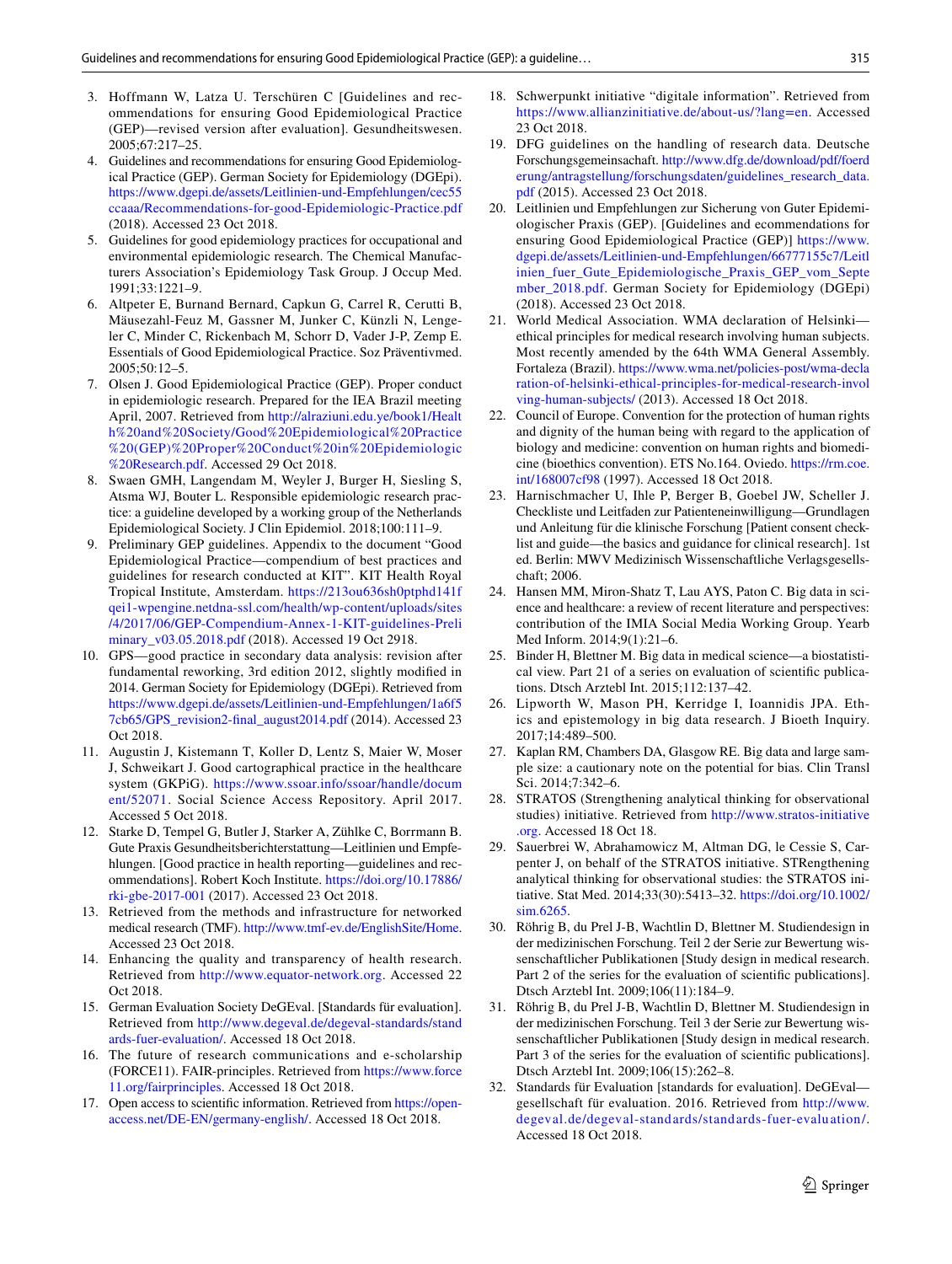- <span id="page-15-0"></span>33. Rienhoff O, Semler SC. Terminologien und Ordnungssysteme in der Medizin—Standortbestimmung und Handlungsbedarf in den deutschsprachigen Ländern. Standortbestimmung und Handlungsbedarf in den deutschsprachigen Ländern [Terminology and classifcation systems in medicine—determination of position and need for action in the German-speaking countries]. 1st ed. Berlin: MWV Medizinisch Wissenschaftliche Verlagsgesellschaft; 2015.
- <span id="page-15-1"></span>34. DAE, GMDS, DGSMP. Messung und Quantifzierung soziographischer Merkmale in epidemiologischen Studien [Measurement and quantifcation of sociographic features in epidemiological studies]. Retrieved from German Society for Epidemiology. [https](https://www.dgepi.de/assets/Leitlinien-und-Empfehlungen/708cf24a3d/Messung-und-Quantifizierung-soziodemographischer-Merkmale.pdf) [://www.dgepi.de/assets/Leitlinien-und-Empfehlungen/708cf24a3d](https://www.dgepi.de/assets/Leitlinien-und-Empfehlungen/708cf24a3d/Messung-und-Quantifizierung-soziodemographischer-Merkmale.pdf) [/Messung-und-Quantifzierung-soziodemographischer-Merkmale.](https://www.dgepi.de/assets/Leitlinien-und-Empfehlungen/708cf24a3d/Messung-und-Quantifizierung-soziodemographischer-Merkmale.pdf) [pdf](https://www.dgepi.de/assets/Leitlinien-und-Empfehlungen/708cf24a3d/Messung-und-Quantifizierung-soziodemographischer-Merkmale.pdf) (1997). Accessed 18 Oct 2018.
- <span id="page-15-2"></span>35. Michalik C, Ngounongo S, Stausberg J. Von der Evaluierung zur Konsolidierung: Anforderungen an Kohortenstudien & Register IT—KoRegIT [From evaluation to consolidation: requirements for cohort studies & register IT—KoRegIT]. Berlin; 2015.
- <span id="page-15-3"></span>36. Deutsche Arbeitsgemeinschaft für Epidemiologie (DAE). Epidemiologie und Datenschutz. [Epidemiology and data protection]. June 1998. Retrieved from Germany Society for Epidemiology. [https://www.dgepi.de/assets/Leitlinien-und-Empfehlungen/02f5f](https://www.dgepi.de/assets/Leitlinien-und-Empfehlungen/02f5f11feb/Epidemiologie-und-Datenschutz.pdf) [11feb/Epidemiologie-und-Datenschutz.pdf](https://www.dgepi.de/assets/Leitlinien-und-Empfehlungen/02f5f11feb/Epidemiologie-und-Datenschutz.pdf). Accessed 18 Oct 2018.
- <span id="page-15-4"></span>37. Pommerening K, Drepper J, Helbing K, Ganslandt T. Leitfaden zum Datenschutz in medizinischen Forschungsprojekten—Generische Lösungen der TMF 2.0" [Guideline for data protection in medical research projects. TMF's generic solutions 2.0.]. 1st ed. Berlin: MWV Medizinisch Wissenschaftliche Verlagsgesellschaft; 2014.
- <span id="page-15-5"></span>38. EU General Data Protection Regulation 2016/679. Article 4. Defnitions. Retrieved from [http://www.privacy-regulation.eu/en/artic](http://www.privacy-regulation.eu/en/article-4-definitions-GDPR.htm) [le-4-defnitions-GDPR.htm.](http://www.privacy-regulation.eu/en/article-4-definitions-GDPR.htm) Accessed 18 Oct 2018.
- <span id="page-15-6"></span>39. Kiehntopf M, Böer K. Biomaterialbanken—Checkliste zur Qualitätssicherung. [Biomaterial banks—checklists for quality assurance] under collaboration of J. Goebel. 1st ed. Berlin: MWV Medizinisch Wissenschaftliche Verlagsgesellschaft; 2008.
- <span id="page-15-7"></span>40. Stellungnahme der Deutschen Gesellschaft für Humangenetik zu genetischen Zusatzbefunden in Diagnostik und Forschung [Statement of the German Society for Human Genetics on additional genetic fndings in diagnostics and research]. Deutsche Gesellschaft für Humangenetik e.V. May 2013. [https://www.gfhev.de/](https://www.gfhev.de/de/leitlinien/LL_und_Stellungnahmen/2013_05_28_Stellungnahme_zu_genetischen_Zusatzbefunden.pdf) [de/leitlinien/LL\\_und\\_Stellungnahmen/2013\\_05\\_28\\_Stellungna](https://www.gfhev.de/de/leitlinien/LL_und_Stellungnahmen/2013_05_28_Stellungnahme_zu_genetischen_Zusatzbefunden.pdf) [hme\\_zu\\_genetischen\\_Zusatzbefunden.pdf.](https://www.gfhev.de/de/leitlinien/LL_und_Stellungnahmen/2013_05_28_Stellungnahme_zu_genetischen_Zusatzbefunden.pdf) Accessed 18 Oct 2018.
- <span id="page-15-8"></span>41. Nonnemacher M, Nasseh D, Stausberg J. Datenqualität in der medizinischen Forschung—Leitlinie zum adaptiven Management von Datenqualität in Kohortenstudien und Registern [Data quality in medical research—Guideline for adaptive data quality management in cohort studies and registries]. 2nd updated and revised ed. Berlin: MWV Medizinisch Wissenschaftliche Verlagsgesellschaft; 2014.
- <span id="page-15-9"></span>42. Schönbrodt FD, Gollwitzer M, Abele-Brehm AE. Der Umgang mit Forschungsdaten im Fach Psychologie: Konkretisierung der DFG-Leitlinien [The handling of research data in the feld of psychology: concretization of the DFG guidelines]. Im Auftrag des DGPs Vorstands (17.09.2016). Psychol Rundsch. 2017;68(1):20– 35. <https://doi.org/10.1026/0033-3042/a000341>.
- <span id="page-15-10"></span>43. Empfehlungen zur Spezifkation des Kerndatensatz Forschung (Drs. 5066-16). Wissenschaftsrat. [http://www.wissenschaftsra](http://www.wissenschaftsrat.de/download/archiv/5066-16.pdf) [t.de/download/archiv/5066-16.pdf](http://www.wissenschaftsrat.de/download/archiv/5066-16.pdf) (2016). Accessed 22 Oct 2018.
- <span id="page-15-11"></span>44. Huebner M, Vach W, le Cessie S. A systematic approach to initial data analysis is good research practice. J Thorac Cardiovasc Surg. 2016;151:25–7.
- <span id="page-15-12"></span>45. Allianz der Wissenschaftsorganisation. Grundsätze zum Umgang mit Forschungsdaten. [https://www.wissenschaftsrat.de/downl](https://www.wissenschaftsrat.de/download/archiv/Allianz_Grundsaetze_Forschungsdaten.pdf)

[oad/archiv/Allianz\\_Grundsaetze\\_Forschungsdaten.pdf](https://www.wissenschaftsrat.de/download/archiv/Allianz_Grundsaetze_Forschungsdaten.pdf) (2010). Accessed 22 Oct 2018.

- <span id="page-15-13"></span>46. Data Citation Synthesis Group: Joint Declaration of Data Citation Principles. Martone M. (ed.) San Diego CA. FORCE11. [https://](https://doi.org/10.25490/a97f-egyk) [doi.org/10.25490/a97f-egyk](https://doi.org/10.25490/a97f-egyk) (2014). Accessed 22 Oct 2018.
- <span id="page-15-14"></span>47. Schneider UK. Sekundärnutzung klinischer Daten—Rechtliche Rahmenbedingungen mit einem Beitrag von Alexander Roßnagel und Gerrit Hornung. 1st ed. Berlin: MWV Medizinisch Wissenschaftliche Verlagsgesellschaft; 2015.
- <span id="page-15-15"></span>48. Moher D, Altman D, Schulz K, Simera I, Wager E. Guidelines for reporting health research: a user's manual. 1st ed. Hoboken, NJ: Blackwell; 2014.
- 49. von Elm E, Altman DG, Egger M, Pocock SJ, Gøtzsche PC, Vandenbroucke JP, STROBE Initiative. The strengthening the reporting of observational studies in epidemiology (STROBE) statement: guidelines for reporting observational studies. PLoS Med. 2007;4(10):e296.
- <span id="page-15-20"></span>50. Benchimol EI, Smeeth L, Guttmann A, Harron K, Moher D, Petersen I, Sørensen HT, von Elm E, Langan SM, RECORD Working Committee. The reporting of studies conducted using observational routinely-collected health data (RECORD) statement. PLoS Med. 2015;12(10):e1001885.
- <span id="page-15-22"></span>51. Moher D, Liberati A, Tetzlaff J, Altman DG, The PRISMA Group. Preferred reporting items for systematic reviews and meta-analyses: the PRISMA statement. PLoS Med. 2009;6(7):e1000097.
- <span id="page-15-17"></span>52. Enhancing the quality and transparency of health research. Retrieved from <http://www.equator-network.org>. Accessed 22 Oct 2018.
- <span id="page-15-18"></span>53. Von Elm E, Altman DG, Egger M, Pocock SJ, Gøtzsche PC, Vandenbroucke JP. Strengthening the reporting of observational studies in epidemiology (STROBE) statement: guidelines for reporting observational studies. BMJ. 2007;335(7624):806–8.
- <span id="page-15-19"></span>54. Gallo V, Egger M, McCormack V, Farmer PB, Ioannidis JP, Kirsch-Volders M, Matullo G, Phillips DH, Schoket B, Stromberg U, Vermeulen R, Wild C, Porta M, Vineis P. Strengthening the reporting of observational studies in epidemiology-molecular epidemiology (STROBE-ME): an extension of the STROBE statement. Eur J Epidemiol. 2011;26(10):797–810.
- <span id="page-15-16"></span>55. Swart E, Bitzer EM, Gothe H, Harling M, Hofmann F, Horenkamp-Sonntag D, Maier B, March S, Petzold T, Röhrig R, Rommel A, Schink T, Wagner C, Wobbe S, Schmitt J. A consensus german reporting standard for secondary data analyses, Version 2. (STROSA-standardisierte berichtsroutine für sekundärdatenanalysen). Gesundheitswesen. 2016;78(S01):e145–60.
- <span id="page-15-23"></span>56. Buttmann-Schweiger N, Grube M, Zeeb H für die Initiativgruppe "besser forschen"der DGEpi. Open access survey der DGEpi, DGSMP und der IBS-DR. Handreichung Open Access und Repositorien. 2017; 2018, [https://doi.org/10.5281/zenodo.25052](https://doi.org/10.5281/zenodo.250527) [7](https://doi.org/10.5281/zenodo.250527). Accessed 23 October.
- <span id="page-15-21"></span>57. Lesch W, Schütt A. Gesundheitsforschung kommunizieren, Stakeholder Engagement gestalten. Grundlagen, Praxistipps und Trends. 1st ed. Berlin: MWV Medizinisch Wissenschaftliche Verlagsgesellschaft; 2016.
- <span id="page-15-24"></span>58. Guidance Manual and Rules for Guideline Development. Network of Scientifc Medical Societies in Germany AWMF. [https://www.](https://www.awmf.org/fileadmin/user_upload/Leitlinien/AWMF-Regelwerk/AWMF-Guidance_2013.pdf) [awmf.org/fleadmin/user\\_upload/Leitlinien/AWMF-Regelwerk/](https://www.awmf.org/fileadmin/user_upload/Leitlinien/AWMF-Regelwerk/AWMF-Guidance_2013.pdf) [AWMF-Guidance\\_2013.pdf](https://www.awmf.org/fileadmin/user_upload/Leitlinien/AWMF-Regelwerk/AWMF-Guidance_2013.pdf) (2012). Accessed 23 Oct 2018.

**Publisher's Note** Springer Nature remains neutral with regard to jurisdictional claims in published maps and institutional afliations.